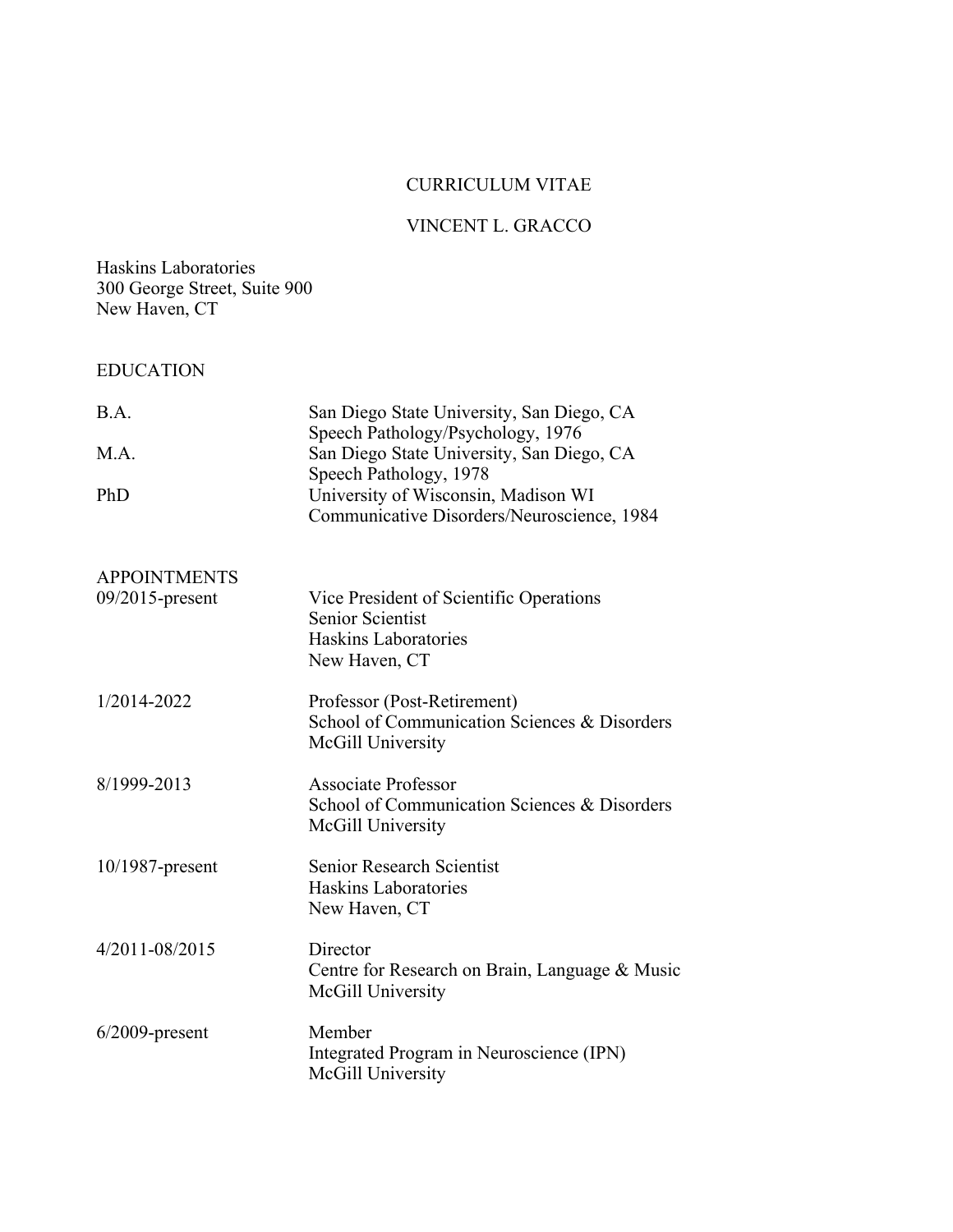| 8/2008-3/2011  | Director<br>Centre for Research on Language, Mind & Brain<br>McGill University                                                           |
|----------------|------------------------------------------------------------------------------------------------------------------------------------------|
| 1/1992-8/1999  | Vice President for Research<br>Haskins Laboratories<br>New Haven, CT                                                                     |
| 1/1989-9/1999  | Research Affiliate<br>Department of Psychology<br><b>Yale University</b>                                                                 |
| 1/1994-9/1999  | <b>Adjunct Professor</b><br>Department of Otolaryngology<br>Faculty of Medicine<br>Yale University                                       |
| 9/1986-9/1987  | Associate Scientist<br>Waisman Center<br>University of Wisconsin                                                                         |
| 1/1984-8/1986  | <b>Assistant Scientist</b><br>Waisman Center<br>University of Wisconsin                                                                  |
| 6/1980-12/1983 | Project Assistant<br>(Clinical Research Center)<br>NINCDS Program Project Grant: "Neurogenic<br>Speech Disorders"                        |
| 6/1979-5/1980  | <b>Staff Speech Pathologist</b><br>Department of Otolaryngology<br>Southern California Permanente Medical Group<br>San Diego, California |
| 6/1978-5/1979  | Speech Pathologist<br>Speech, Hearing, and Neurosensory Center<br>San Diego, California                                                  |
| 6/1976-5/1978  | Veterans Administration Trainee in<br>Speech Pathology<br><b>VA Medical Center</b><br>San Diego, California                              |

# HONORS AND AWARDS

| 2001 | Distinguished Alumni Award, San Diego State University |  |
|------|--------------------------------------------------------|--|
|      |                                                        |  |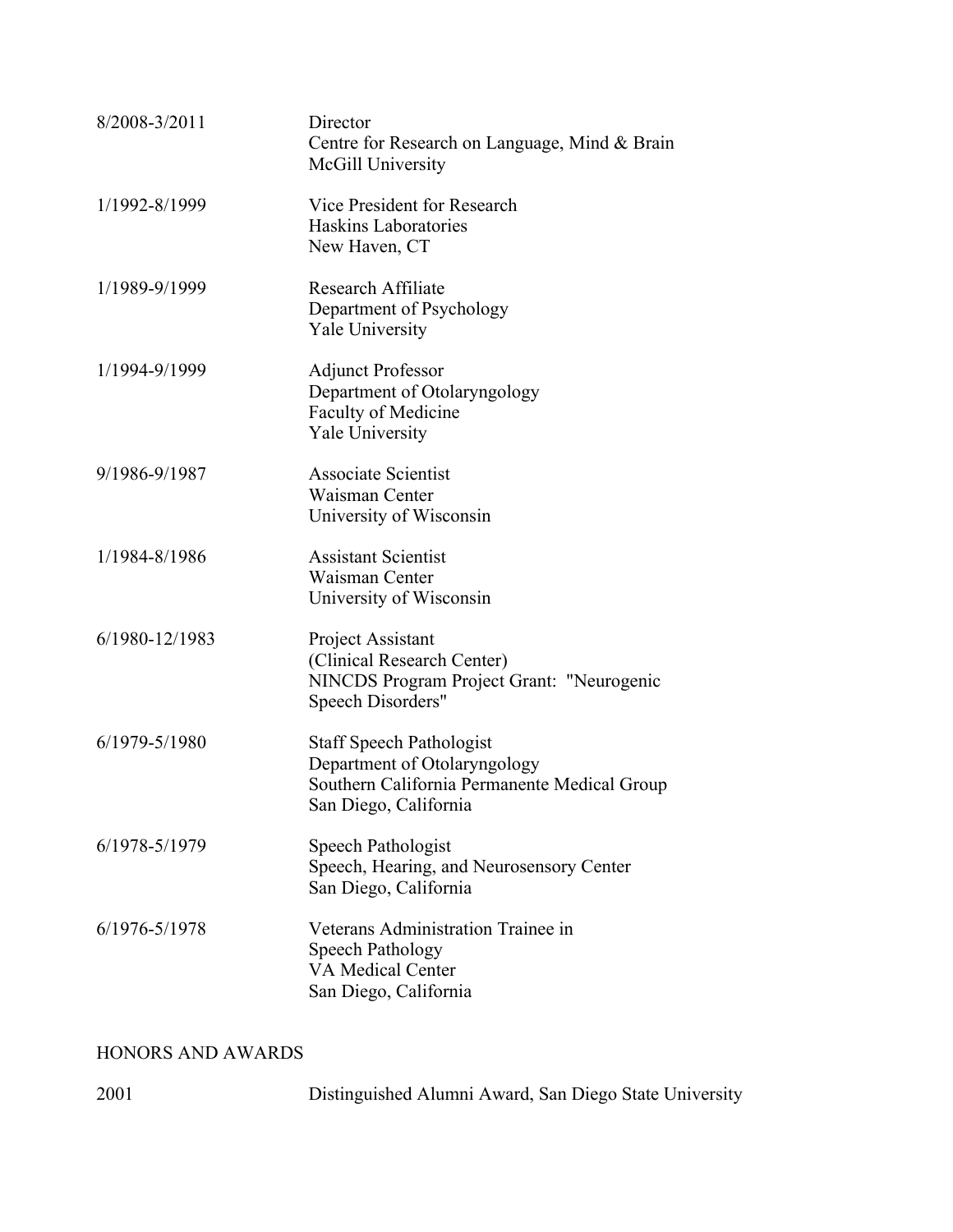# TEACHING

### McGill University, School of Communication Sciences and Disorders

### *Courses Taught*

- SCSD 617 Anatomy and Physiology for Speech and Hearing, 1999-2006, 2007-2012, 2014
- SCSD 609 Neuromotor Speech Disorders, 2000-2005, 2007
- SCSD 652/3 Advanced Research Seminar, 2001: Speech production: models and data
- SCSD 652/3 Advanced Research Seminar, 2007: The neurobiological foundations for the perceptionproduction link
- SCSD 652/3 Advanced Research Seminar, 2013: Issues in neuroplasticity
- SCSD 678 Topics in Communication Sciences & Disorders, 2000: The role of the basal ganglia and cerebellum in motor behavior
- SCSD 678 Topics in Communication Sciences & Disorders, 2001: Neurobiological models of speech timing
- SCSD 678 Topics in Communication Sciences & Disorders, 2004: Current research in cleft palate treatment

*Faculty Liaison-McGill University*

- SCSD 636 Voice Disorders, 1999-2016
- SCSD 639 Fluency Disorders, 1999-2016
- SCSD 609 Neuromotor Speech Disorders, 2008-2016

*Courses organized*

SCSD 689 Management of Cranio-Facial Disorders, Winter, 2010, 2012

*Seminars organized*

Seminar Series 2000-2001 (10 lectures) Seminar Series 2002-2003 (9 Lectures)

*Research Trainees Supervised*

| Postdoctoral<br>J. Hogden    | Department             | Institution<br>Haskins | Years<br>1991-1993 |        |
|------------------------------|------------------------|------------------------|--------------------|--------|
| E. Klepousniotou             | <b>SCSD</b>            | McGill                 | 2004-2007          |        |
| M. Sato (Tomlinson PDF)      | <b>SCSD</b>            | McGill                 | 2007               |        |
| D. Shiller                   | <b>SCSD</b>            | McGill                 | 2007-2009          |        |
| S. Smits-Bandstra (CIHR PDF) | <b>SCSD</b>            | McGill                 | 2008-2010          |        |
| M. Kornisch                  | <b>SCSD</b>            | McGill                 | 2015-2017          |        |
| Doctoral                     | Department Institution |                        | Years              | Degree |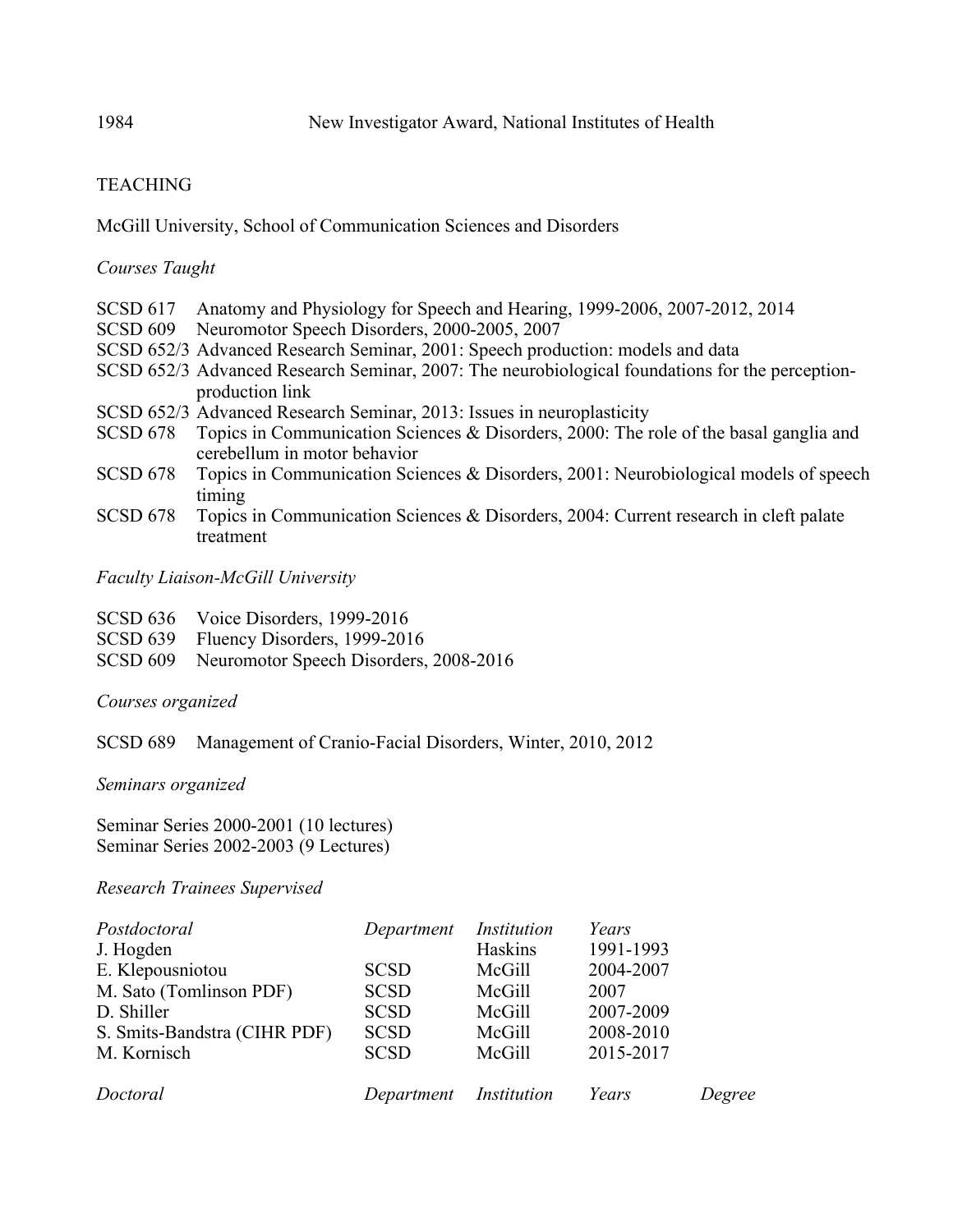| H. Kollia            | Sp & Hrg Sci CUNY  |             | 1991-1994 | 1994   |
|----------------------|--------------------|-------------|-----------|--------|
| J. S. Kalinowski     | Sp & Hrg Sci UCONN |             | 1992-1994 | 1994   |
| D. Ross              | Sp & Hrg Sci CUNY  |             | 1996-1999 | 1999   |
| P. Tremblay          | <b>SCSD</b>        | McGill      | 2002-2008 | 2008   |
| A. Gange             | <b>SCSD</b>        | McGill      | 2007-2008 | 2008   |
| I. Deschamps         | <b>SCSD</b>        | McGill      | 2007      | 2013   |
| K. Grabski           | <b>GIPSA</b>       | U Grenoble  | 2011      | 2012   |
| F-X. Brajot          | <b>SCSD</b>        | McGill      | 2008      | 2013   |
| B. Elgie             | <b>IPN</b>         | McGill      | 2009      | 2018   |
| F. Mollaei           | <b>SCSD</b>        | McGill      | 2010      | 2016   |
| J. Berken            | <b>IPN</b>         | McGill      | 2010      | 2016   |
| L. Arnaud            | <b>IPN</b>         | McGill      | 2011      | 2018   |
| A. Sares             | <b>IPN</b>         | McGill      | 2014      | 2019   |
| R. van de Worst      | <b>SCSD</b>        | McGill      | 2014      | 2021   |
| H. Sato              | <b>SCSC</b>        | McGill      | 2015      | 2021   |
| <i>Masters</i>       | Department         | Institution | Years     | Degree |
| B. Elgie             | <b>IPN</b>         | McGill      | 2008-2009 | 2009   |
| Sarah Donnelly**     | <b>SCSD</b>        | McGill      | 2001      | 2001   |
| Julia Boma-Fischer** | <b>SCSD</b>        | McGill      | 2004      | 2004   |
| Adriana Kruczowyj    | <b>SCSD</b>        | McGill      | 2004      | 2004   |
| Maggie Johns**       | <b>SCSD</b>        | McGill      | 2011      | 2011   |
| Sameena Khalique**   | <b>SCSD</b>        | McGill      | 2012      | 2012   |
|                      |                    |             |           |        |

\* Faculty of Medicine Bursary award

| Undergraduate | Department Institution |        | Years   | Degree |
|---------------|------------------------|--------|---------|--------|
| M. Shum       | Neurosci               | McGill | 2010    | 2010   |
| M. Segado     | Neurosci               | McGill | 2011    | 2011   |
| C. Cahill***  | Anat/Cell Bio McGill   |        | 2010    | 2010   |
| J. Aspler     | Neurosci               | McGill | 2011-12 | 2012   |
| L. Dengler    | CogSci                 | McGill | 2011-12 | 2012   |
| J. Boychuk    | Neurosci               | McGill | 2012    | 2012   |
| I. Deschenes  | CogSci                 | McGill | 2012    | 2012   |
| M. Thomas     | CogSci                 | McGill | 2012-13 | 2013   |
| M. Thomas***  | CogSci                 | McGill | 2013    | 2013   |
| D. Nguyen     | Physiol                | McGill | 2014    | 2014   |

\*\* Faculty of Medicine Bursary award<br>\*\*\* NSERC USRA recinient NSERC USRA recipient

### *Invited Presentations*

Gracco, V.L. (1982). Dysarthria management, Part I: Adult neurological disorders. Workshop presented at the Wisconsin Speech and Hearing Association Convention, Oshkosh, Wisconsin.

Gracco, V.L. (1983). Differential sensorimotor mechanism underlying speech motor programming and execution. Presentation at the Motor Control Symposium, Madison, Wisconsin.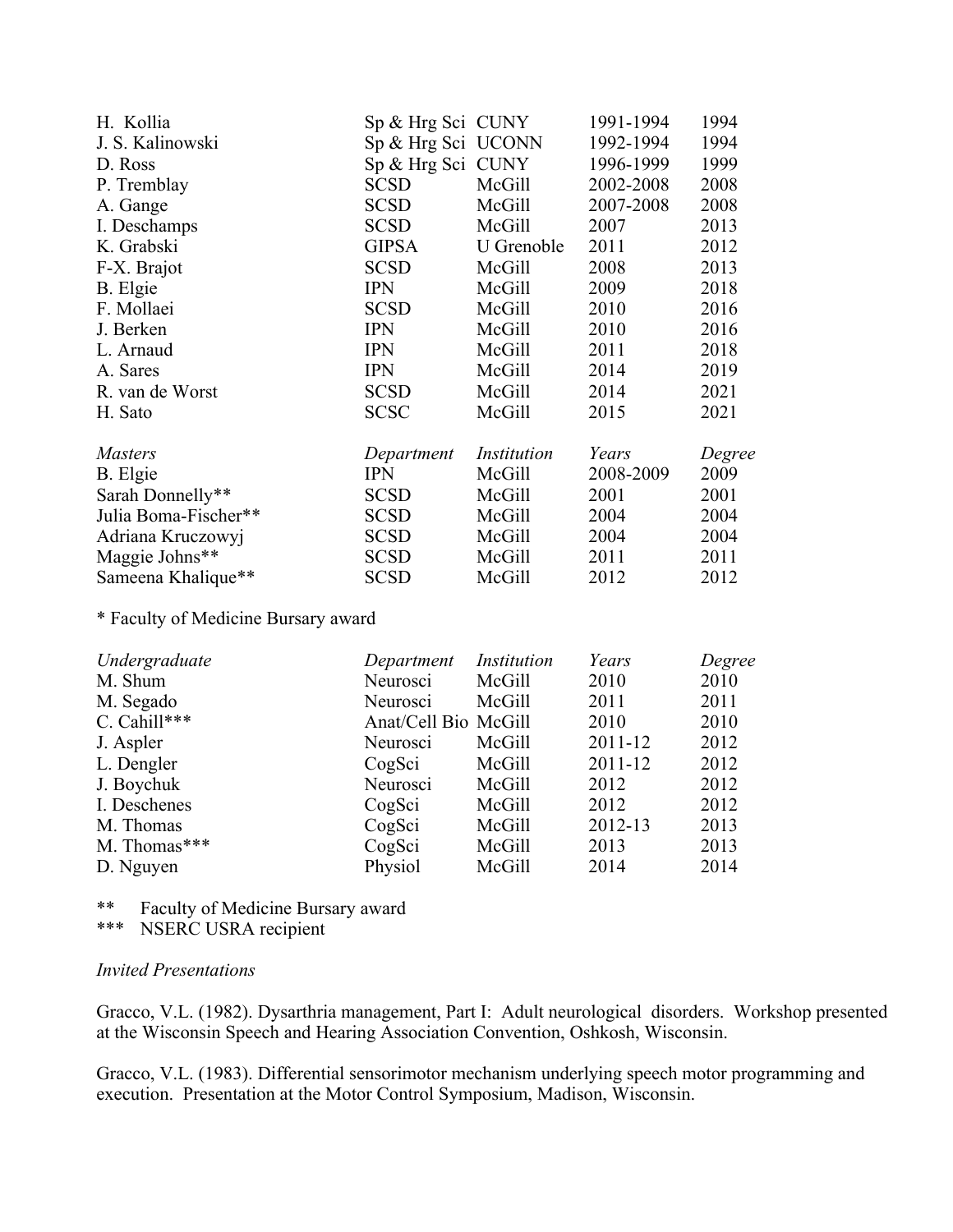Gracco, V.L. (1984). Multiple time varying processes of speech movement control: Potential neural correlates. Presentation at the Symposium on Motor and Sensory Language Processes, Montreal, Canada.

Abbs, J.H. & Gracco, V.L. (1985). Clinical observations on the motor systems in ALS. Colloquium at the NINCDS (NIH) Amyotrophic Lateral Sclerosis Workshop, Lake Bluff, IL, March.

Gracco, V.L. (1985). Mechanisms of speech motor control. Lecture at the Institute on Neurogenic Speech and Language Disorders, Madison, Wisconsin, May.

Gracco, V.L. (1985). Multilevel control model for speech motor activity. Presentation at the International Conference on Speech Motor Dynamics in Stuttering, Nijmegen, The Netherlands, June.

Gracco, V.L. (1985). Sensorimotor processes for speech motor programming and execution. Presentation at the Engineering Foundation Conferences on Biomechanics and Neural Control of Movement: Sensor Based Movement, Henniker, New Hampshire, July.

Gracco, V.L. (1985). Sensory motor mechanisms in the control of movement: Theoretical and practical considerations. Presentation at the Rehabilitation Medicine Lecture Series, Madison, Wisconsin.

Gracco, V.L. (1986). Central and peripheral interactions in the control of speech movements. Symposium presented to the Department of Speech and Hearing Sciences, Indiana University, Bloomington, IN, June.

Gracco, V.L. (1986). Central and peripheral interactions in the control of speech movements. Symposium presented to the Department of Otolaryngology, University of California-San Francisco, San Francisco, CA, July.

Gracco, V.L. (1987). Speech motor control: Recent research. Symposium presented to the Department of Otolaryngology, University of Pittsburgh, Pittsburgh, PA, March.

Gracco, V.L. (1987). Control and coordination of speech movements: Central and peripheral interactions. Colloquium presented at Boys Town National Institute, Omaha, NE, June.

Gracco, V. L. (1988). Assessment of motor speech disorders: Adults and children. Presentation to the New York State Speech-Language Hearing Association convention, Buffalo, April.

Gracco, V. L. (1990). Sensorimotor mechanisms of speech motor control. Presentation at the Second International Conference on Speech Motor Dynamics in Stuttering, Nijmegen, The Netherlands, June.

Gracco, V. L. (1990). Analysis of speech movements: Practical considerations and clinical interpretations. Presentation at the National Institutes of Health Conference on Assessment of Speech and Voice, Bethesda, MD, September.

Gracco, V. L., & Saltzman, E. (1991). Neural and mechanical considerations in the analysis of speech movements. Presented at the 121st Meeting of the Acoustical Society of America, April.

Gracco, V. L. (1994). Invariance and variability in speech production. Presentation at the Research Institute of Logopedics and Phoniatrics, Tokyo, Japan.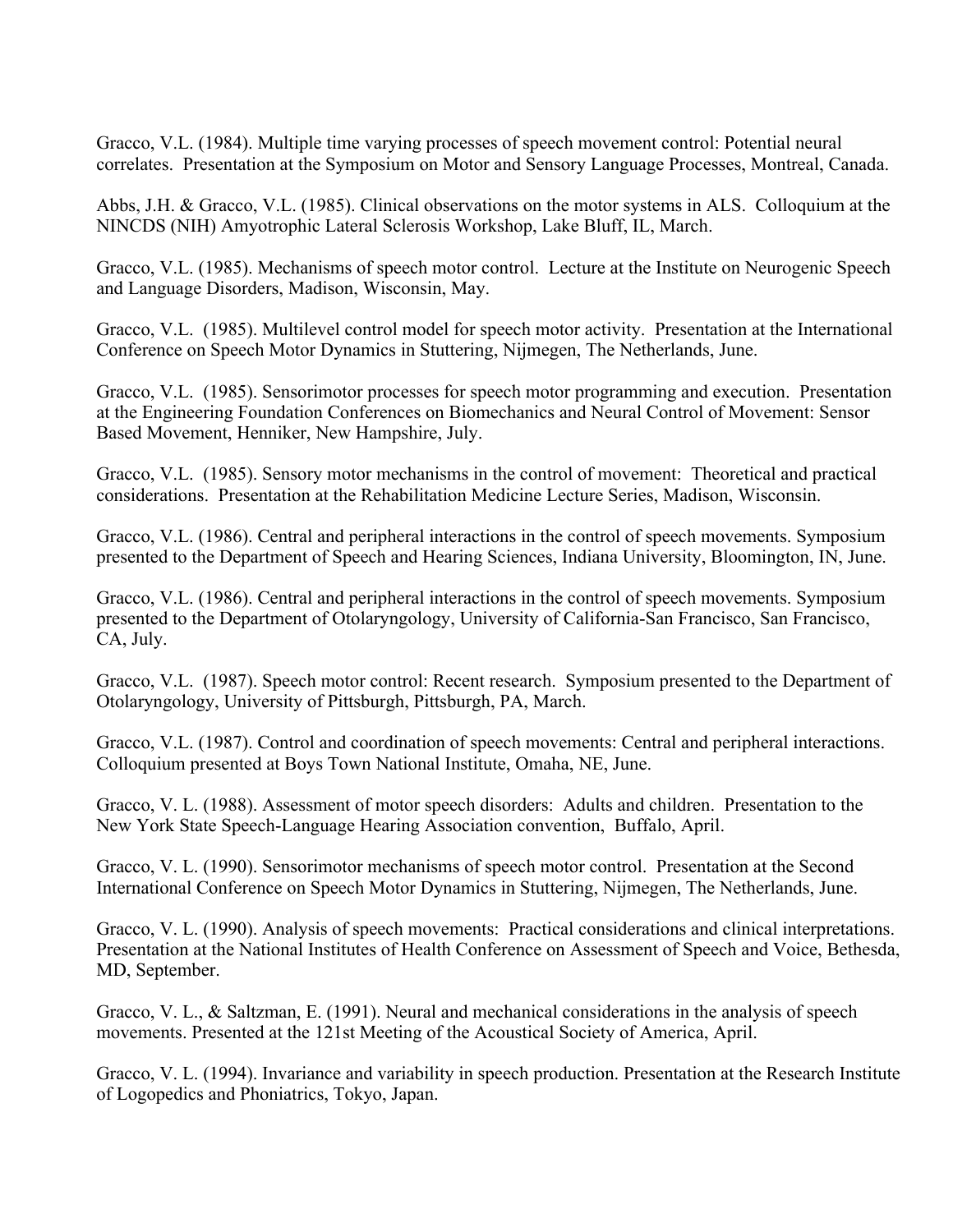Gracco, V. L. (1995). A neurobiological perspective on speech production. Presentation to the Faculty of Medicine, University of Toronto.

Gracco, V. L. (1996). A neurobiological perspective on speech production. Presentation at the ATR Workshop on "A Biological Framework for Speech Perception and Production."Kyoto, Japan.

Gracco, V.L. (1996). A neuromotor perspective on speech production. Presentation at the 3rd International Conference on Speech Motor Production and Fluency Disorders, Nijmegen, The Netherlands, June.

Gracco, V. L. (1996). Speech movement variability: Data and interpretations. Presented at the Joint Meeting of the Acoustical Society of America and the Acoustical Society of Japan, Honolulu, June.

Gracco, V. L. (1997). A conceptual model of speech production. Presentation to the Department of Cognitive and Neural Systems, Boston University.

Gracco, V. L. (1997). A theoretical framework for speech production. Presentation at the City University of New York Graduate Center.

Gracco, V. L. (1998) A theoretical framework for speech production. Presentation to the Department of Biobehavioral Sciences, Teachers College, Columbia University.

Gracco, V. L., (2000). Characteristics of speech movements. Presentation to the School of Occupational and Physical Therapy, McGill University.

Gracco, VL (2004). Some issues in speech motor control: fMRI observations. Presentation to the Department of Speech and Hearing, University of Connecticut, January.

Gracco, VL (2005). Imaging speech production using fMRI. Presentation at the Seminar on the Neurobiology of Language, McGill University, June.

Gracco, VL (2006). Some observations on the neural substrate and network organization for speech production. Presentation at the Institut de la communication parlée, Grenoble, France, November.

Gracco, VL (2006). Observations on the Neural Substrate for Speech. Presentation to the Neuromotor Physiology Section, Scientific Institute Santa Lucia, Rome, Italy.

Gracco, VL (2007). Some observations of the neural processes for speech production. Presentation at the CRLMB Research Day, April.

Gracco, VL (2008). The neural control of speech. Presentation at the Cognitive Neuroscience Seminar, Montreal Neurological Institute, November.

Gracco, VL (2008). Observations on the sensorimotor character of speech production and perception. Presentation at the International Seminar on Speech Production, Strasbourg, France, December.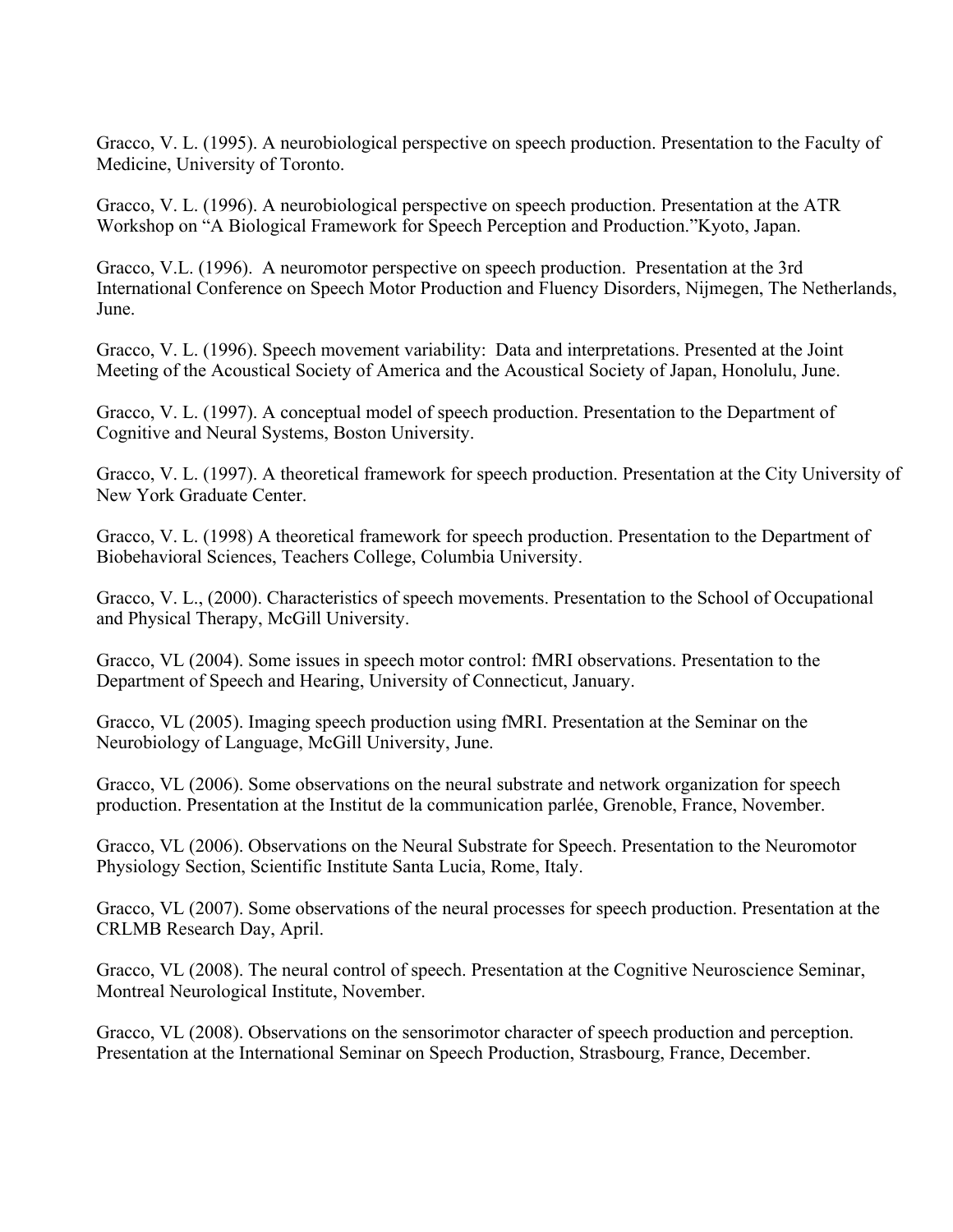Gracco, VL (2009). Human Communications Neuroscience. Presentation at the Soup and Science Seminar, Faculty of Science, McGill University, September.

Gracco, VL (2009). Some observations on the neural control of speech production, speech perception and their interactions. Presentation at the International Laboratory for Brain, Music and Sound Research, University of Montreal, September.

Gracco, VL (2011). Sensorimotor adaptation as a window into neuroplasticity and speech learning" (February) Symposium *on Neuro-cognitive determinants of second language literacy in young adults – A multilingual perspective II*, Taiwan, February.

Gracco, VL (2011). Sensorimotor adaptation in speech: A framework for development, disorders and brain-behavior relations. Presentation to the Neuroscience Seminar Group, University of Southern California, January.

Gracco, VL (2011). Sensorimotor integration for speech: Brain and behavioral characteristics. Presentation to the Department of Speech and Hearing Sciences, University of Washington, May.

Gracco, VL (2011). Sensorimotor coupling for speech: A framework for development, disorders and brainbehavioral relations. Presentation at the Haskins Laboratories 75<sup>th</sup> Anniversary Lecture Series, New Haven, CT, November.

Gracco, VL (2013). Neural substrates for speech motor control and speech motor learning. Presentation at the conference on Neural Bases of Speech Production, University of California, San Francisco, December.

Gracco, VL (2014). Sensorimotor integration for speech. Invited presentation at the Second Annual CRBLM Symposium on Selected Topics in Sensorimotor Integration: Music and Speech, Montreal Neurological Institute, April.

Gracco, VL (2014). Sensorimotor integration in speech. Invited presentation at the Cognitive Science Research Day, McGill University, October.

Gracco, VL (2014). Observations on the consequences of age of acquisition on the bilingual brain. Invited presentation to the Department of Linguistics, University of Ottawa, November.

Gracco, VL (2014). Speech perception and speech production: Two sides of the same sensorimotor coin. Invited presentation to the Language and Cognition University Seminar, Columbia University, December.

Gracco, VL (2017). Observations of task-deactivation and negative BOLD response contributions to speech production. Cognitive Neuroscience Society Satellite Symposium: Neural bases of speech production. University of California San Francisco, May.

Gracco, VL (2017). Developing a neural understanding of speech production. Department of Communicative Sciences & Disorders, New York University, November.

Gracco, VL (2018). Functional networks and speech production. Brain Imaging Research Center Speaker Series. University of Connecticut, December.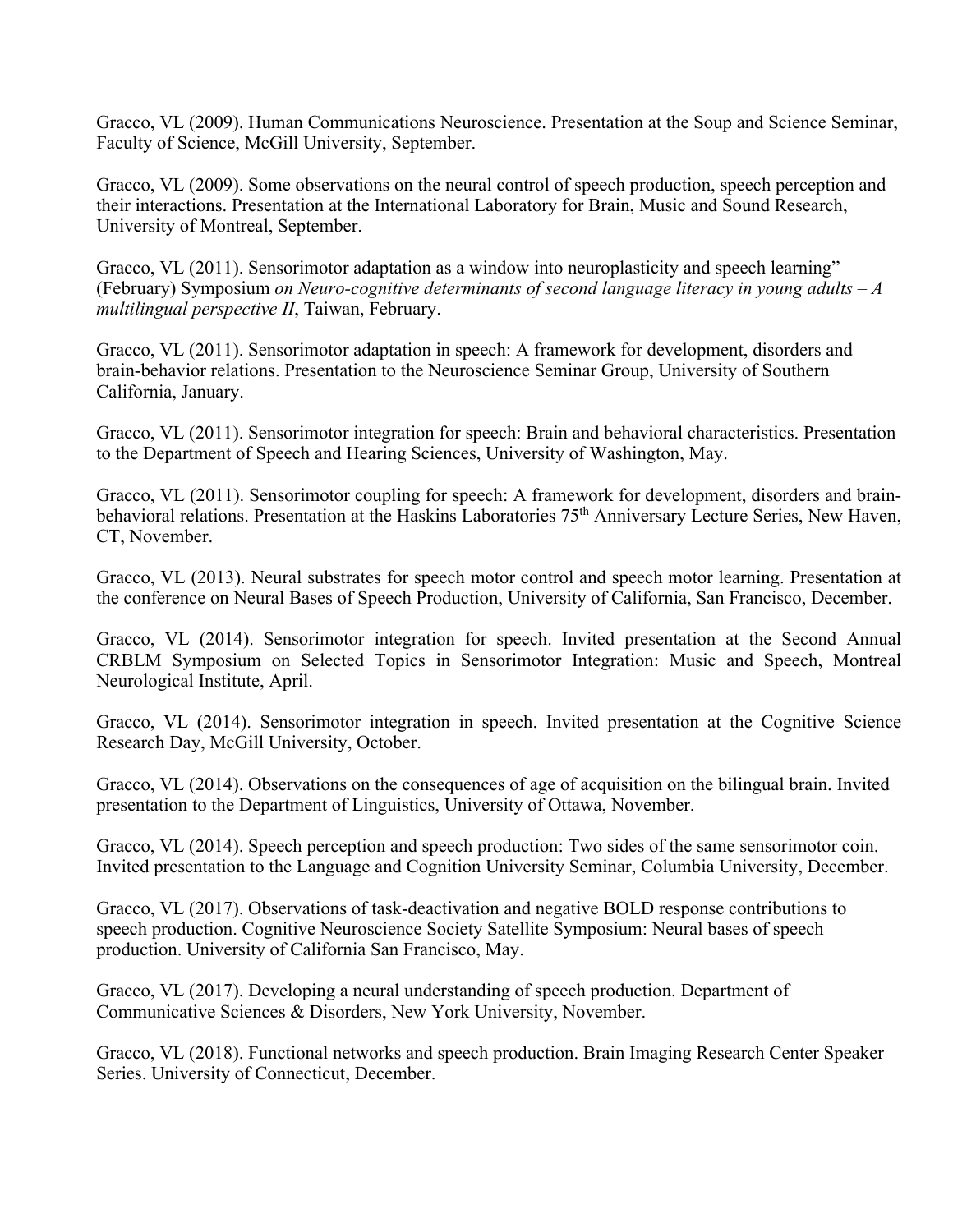Gracco,VL (2018). Some behavioral and neural characteristics of typical and atypical speech development. Distinguished lecture at the Center for Research on Challenges in the Acquisition of Language and Literacy (CRCALL), Georgia State University, December.

Gracco, VL (2019). The Scaffolding of Language and Literacy and the Neural Consequences of Developmental Challenges. Nineteenth Encuentro Internacional de Educacion Inicial y Preescolar, Monterrey, N.L., Mexico, October.

### OTHER CONTRIBUTIONS

### *Journals*

| 1996-2003    | Editorial Consultant, Journal of Speech-Language-Hearing Research                 |
|--------------|-----------------------------------------------------------------------------------|
| 2009-2012    | Associate Editor, Canadian Journal of Speech-Language Pathology                   |
| 2011-present | Reviewer—Nature, Proceedings of the National Academy of Sciences, Brain Structure |
|              | & Function, Brain Communications, Cerebral Cortex, Experimental Brain Research,   |
|              | Frontiers in Human Neuroscience, Human Brain Mapping, Movement Disorders,         |
|              | NeuroImage, Nature Neuroscience Reviews, Neuropsychologia, Neurobiology of        |
|              | Language, Neuroscience, Neuromodulation, Journal of Neuroscience, Journal of      |
|              | Neurophysiology, Journal of Cognitive Neuroscience, Journal of Fluency Disorders, |
|              | Brain & Language, Psychology of Music, PLOS One, Neurobiology of Aging            |
|              |                                                                                   |

### *Grant Reviews*

Panel Member

- 1992-1997 Member of the Sensory Disorders and Language Study Section at the Center for Scientific Review, National Institutes of Health
- 2002-2007 Member of the Motor Speech and Rehabilitation Study Section at the Center for Scientific Review, National Institutes of Health
- 2013-2014 Natural Sciences and Research Council Evaluation Group Member, Biological Systems and Functions (Canada).

### Ad-hoc Reviewer

| 2010 | Reviewer, Special Emphasis Panel, NIH |  |  |
|------|---------------------------------------|--|--|
|      |                                       |  |  |

- 2010 Reviewer, Special Emphasis Panel, NIH
- 2011 Reviewer, National Science Foundation, Major Research Instrumentation Program
- 2011 External assessor, SSHRC
- 2013 External reviewer, Fund for Scientific Research-FNRS, Belgium
- 2014 Special Emphasis Panel, Biobehavioral and Behavioral Processes, NIH
- 2015 Ad hoc, Motor Speech and Rehabilitation Study Section
- 2016 -2017 Voice, Speech & Language (VSL) Fellowships Reviewer (NIDCD)
- 2018 Special Emphasis Panel (NIDCD)
- 2019-2021 VSL Fellowships Reviewer (NIDCD)

# *Administrative Responsibilities*

2008-2015 Director of the Centre for Research on Language, Mind & Brain and the newly formed Centre for Research on Brain, Language & Music (2011) a McGill research centre encompassing over 60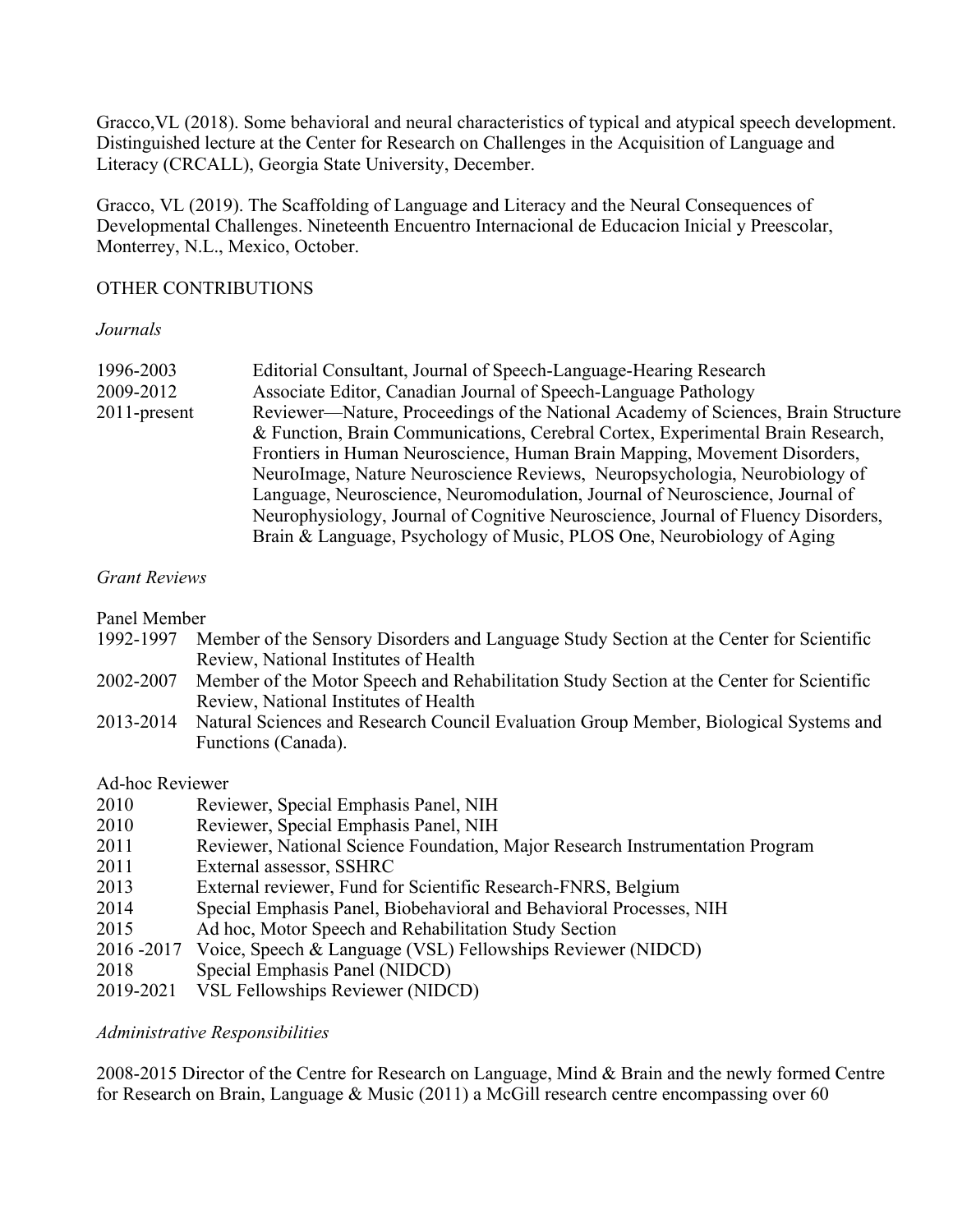members from all Montreal universities. The Director's responsibilities include administration of the research cluster, including oversight of technical, administrative and secretarial personnel, as well as leadership of the Executive Committee. The Director is responsible for facilitating communication between cluster members and the Executive through annual meetings, tracking cluster activities and progress though annual reports, and stimulating and overseeing various public relations activities to increase centre influence and exposure. Funds provided by the Quebec provincial government (FRQNT, FRQSC), McGill University (Office of the Vice Principal-Research & Innovation, Faculty of Medicine), Montreal Neurological Institute, University of Quebec-Montreal & University of Montreal.

2015-present Vice President for Scientific Operations-Haskins Laboratories. Duties include working with the President and Director of Research and the Vice President of Finance and Administration to establish and implement lab-wide policies and direct the overall operation including inter-university and international interactions in addition to overall supervision of ongoing projects, ensuring research compliance and proper research conduct, overseeing and evaluating grant submissions to ensure adequate technical and administration support, mentoring junior staff on grant writing, facilitating outreach to Yale University and Yale School of Medicine, and acting as liaison with the Yale University Institutional Review Board.

### *Committees-McGill University*

### *University—Service*

| Faculty Representative, University Senate                                               |
|-----------------------------------------------------------------------------------------|
| Member of the Institutional Review Board—Committee "B", Faculty of Medicine             |
| Member of Joint Committee, McGill University/Constance Lethbridge Rehabilitation Centre |
| Chair, School of Nursing Sub-committee of the IRB                                       |
| NSERC Fellowship review, Life Sciences & Psychology competitions                        |
| Pro-Dean, Department of Biochemistry                                                    |
| Neuroscience Workgroup, Provost's RVH Space Reuse Workgroup Committee                   |
| Search Committee, Director, School of Communication Sciences & Disorders                |
| Tomlinson Fellowship review committee                                                   |
| Education Strategic Planning Committee, Faculty of Medicine                             |
| Internal member, academic unit review, Department of Physiology                         |
|                                                                                         |

*University--Academic*

| 1995 | Member, PhD Thesis Defense Committee, Jaoquin Romero, Department of Linguistics,          |
|------|-------------------------------------------------------------------------------------------|
|      | University of Connecticut                                                                 |
| 1999 | External member, PhD Thesis Committee, Ludo Max, Department of Speech and Hearing         |
|      | Science, Kent State University                                                            |
| 2002 | External examiner, Masters thesis, Dahlia Iris Kairy, School of Physical and Occupational |
|      | Therapy, McGill University                                                                |
| 2002 | Member, PhD Thesis Committee, Douglas Shiller, Department of Psychology, McGill           |
|      | University                                                                                |
| 2004 | Comprehensive examination committee, Stephanie Tremblay, Department of Psychology,        |
|      | McGill University                                                                         |
| 2006 | Member, PhD Thesis Committee, Stephanie Tremblay, Department of Psychology, McGill        |
|      | University                                                                                |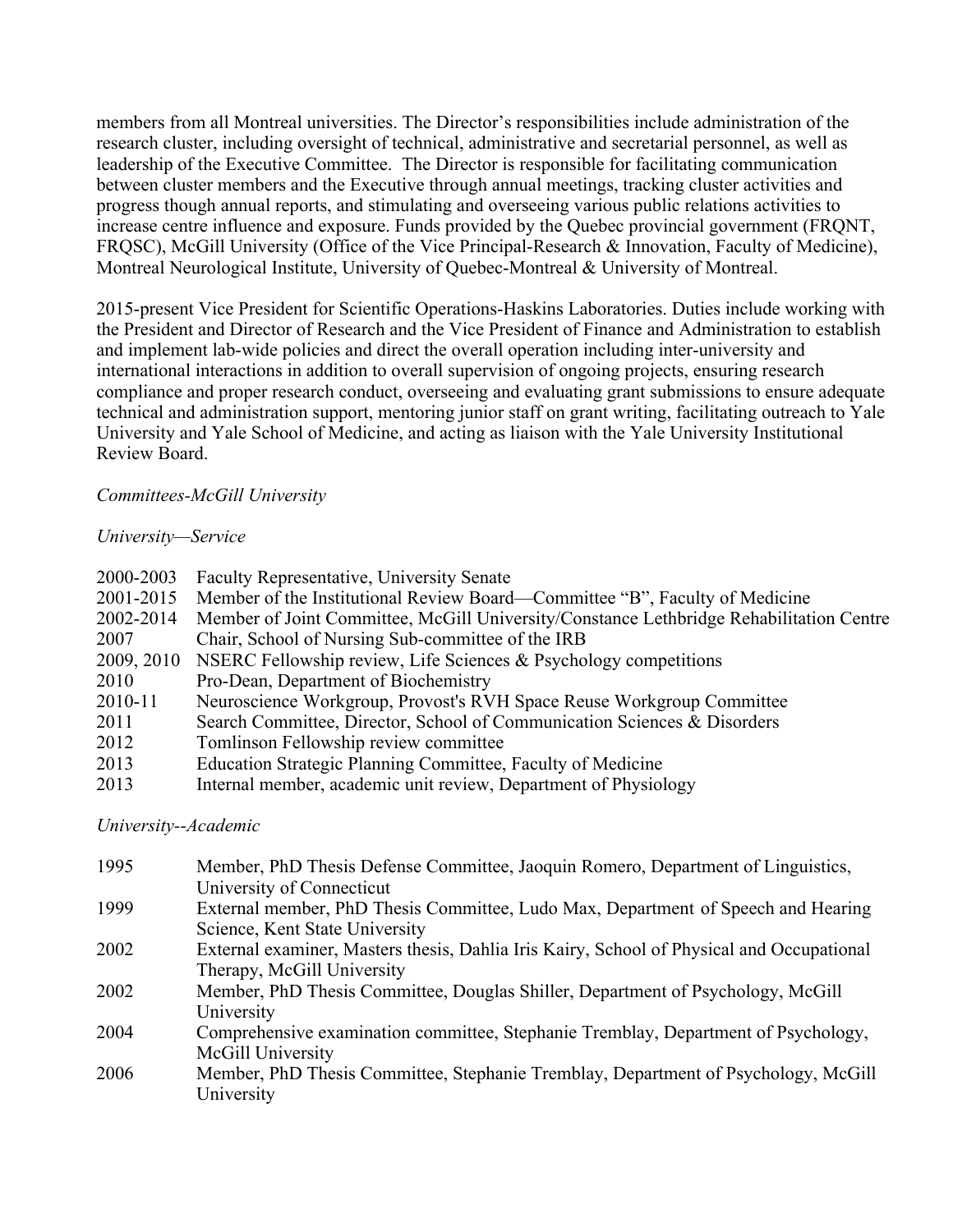| 2006 | Member, PhD Thesis Committee, Daniel Lametti, Department of Psychology, McGill<br>University                                                         |
|------|------------------------------------------------------------------------------------------------------------------------------------------------------|
| 2009 | Member, PhD Thesis Committee, Yongqiang Feng, Department of Speech and Hearing<br>Science, University of Connecticut                                 |
| 2009 | Member, Masters' Advisory Committee, Jennika Soles, Integrated Program in<br>Neuroscience, McGill University                                         |
| 2009 | Internal Examiner, PhD Thesis Defense Committee, Jean Mary Zarate, Department of<br>Neurology and Neurosurgery, McGill University                    |
| 2010 | Member, PhD Thesis Defense Committee, Nick Foster, Integrated Program in Neuroscience,<br>McGill University                                          |
| 2010 | Member, PhD Candidacy exam, Basia Radlinska, Integrated Program in Neuroscience,<br>McGill University                                                |
| 2010 | External Examiner, PhD Thesis Defense Committee, Janeen Loehr, Department of<br>Psychology, McGill University                                        |
| 2010 | Comprehensive examination committee, Vincent Freour, Music Technology, McGill<br>University                                                          |
| 2011 | Member, PhD Candidacy exam, Martha Shiell, Integrated Program in Neuroscience, McGill<br>University                                                  |
| 2011 | Member, Master's Thesis Defense Committee, Jennika Soles, Integrated Program in<br>Neuroscience, McGill University                                   |
| 2012 | Member, PhD Candidacy exam, Emily Coffey, Department of Neuroscience, Integrated<br>Program in Neuroscience, McGill University                       |
| 2012 | External Examiner, Master's Thesis, Dana Lovseth, Department of Psychology, McGill<br>University                                                     |
| 2013 | PhD Graduate Advisory Committee, Anna Zamm, Department of Psychology, McGill<br>University                                                           |
| 2013 | Internal Examiner, PhD Thesis Defense Committee, Rachel Brown, Department of<br>Psychology, McGill University                                        |
| 2013 | Fast-Track Committee reviewer, Anna Zamm, Department of Psychology, McGill University                                                                |
| 2013 | External Examiner, Master's Thesis, Jiwon Shin, Department of Neuroscience, Integrated<br>Program in Neuroscience, McGill University                 |
| 2015 | Internal Examiner, PdD Thesis Defence Committee, Martha Shiell, Department of<br>Neuroscience, Integrated Program in Neuroscience, McGill University |
| 2015 | Internal Examiner, PhD Thesis Defence Committee, Rachel Schwartz, School of<br>Communication Sciences & Disorders, McGill University                 |
| 2015 | External Examiner, PhD Thesis, Kristina Kasparian, School of Communication Sciences &<br>Disorders, McGill University                                |
| 2015 | Thesis Committee, Katja Hauser PhD, School of Communication Sciences & Disorders,<br>McGill University                                               |

*Department--Service*

| 1999      | Fellowship Committee, SCSD                          |
|-----------|-----------------------------------------------------|
| 2000-2001 | Graduate Program Director, SCSD                     |
| 2002      | Search Committee, Position in Language Neuroscience |
|           | 2000, 2002 Admissions Committee, SCSD               |
|           | 2002-2003 Chair, Curriculum Committee on Dysphagia  |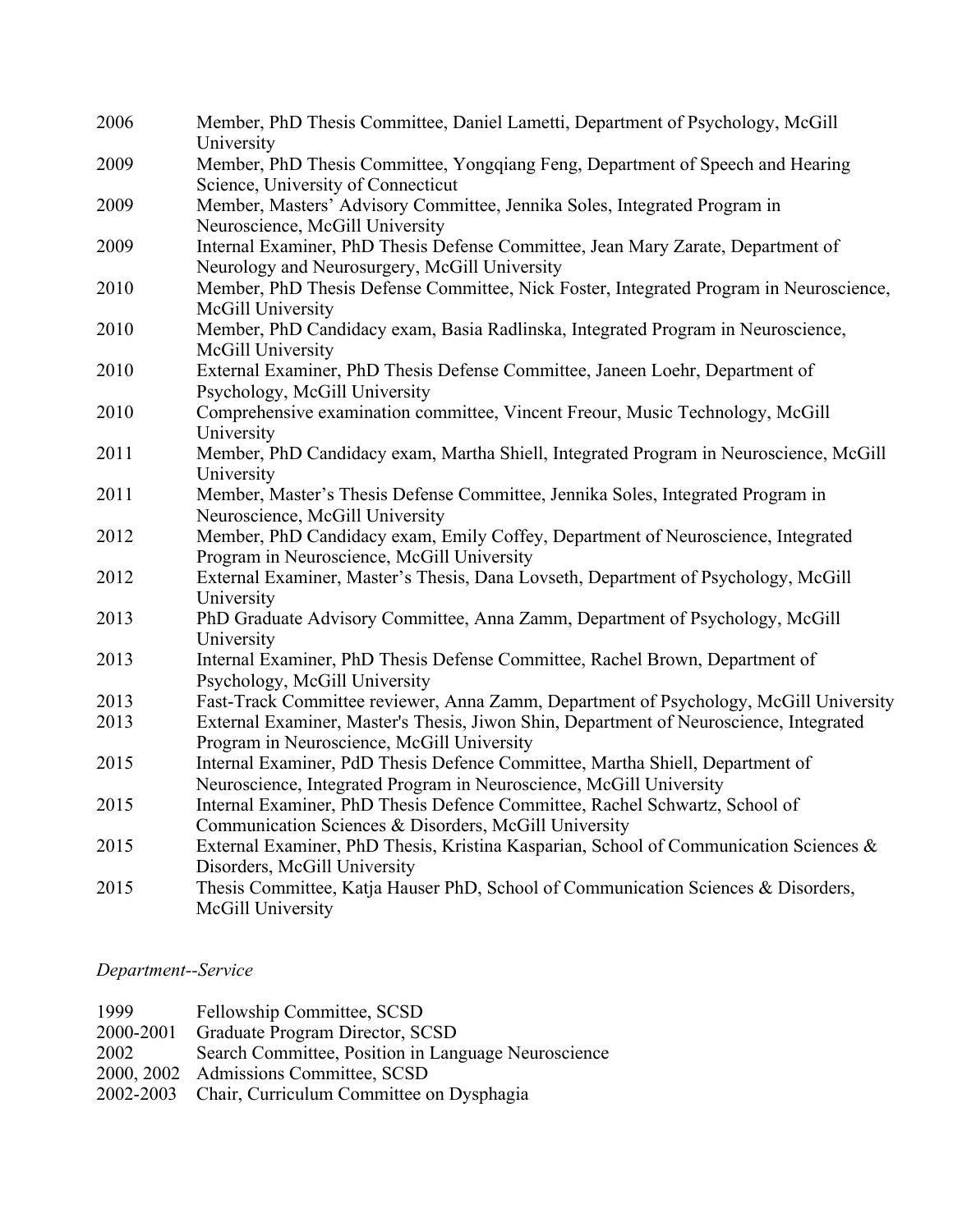| Finance Committee, Centre for Research on Language, Mind & Brain, McGill University |
|-------------------------------------------------------------------------------------|
| Admissions Committee (co-chair), SCSD                                               |
| Recruitment Committee, SCSD                                                         |
| Space Committee, SCSD                                                               |
| Chair, Curriculum Committee, SCSD                                                   |
| Departmental representative at the annual CCUP-CSD University Programs meeting in   |
| Halifax.                                                                            |
| Clinical Education Advisory Council, SCSD                                           |
| Graduate Research Committee, SCSD                                                   |
| Admissions Reviewer, SCSD                                                           |
| Graduate Program Director, SCSD                                                     |
|                                                                                     |

*Department—Academic*

| 2001 | Oral Defense Committee Member, Jeanne Gordon           |
|------|--------------------------------------------------------|
| 2001 | Oral Defense Committee Member, Navid Shahnaz           |
| 2002 | Master's Thesis Committee Member, Henry Cheang         |
| 2004 | Oral Defense Committee Member, Ekaterina Klepousniotou |
| 2004 | Oral Defense Committee Member, Chris Grindrod          |
| 2008 | Comprehensive Exam Committee, Pi-yu Chiang             |
| 2009 | Master's Thesis Committee Member, Laura Copeland       |
| 2010 | Oral Defense Committee Member, Pi-yu Chiang            |
| 2011 | Comprehensive Exam Committee, Katja Hauser             |
| 2011 | Oral Defense Committee Member, Monika Molnar           |
| 2012 | Comprehensive Exam Committee, Janet Bang               |
| 2012 | Comprehensive Exam Committee, Fatemeh Molleai          |
| 2015 | Comprehensive Exam Committee, Robert van der Worst     |
| 2016 | Comprehensive Exam Committee, Haruka Saito             |

*Professional Societies*

Society for Neuroscience Society for the Neurobiology of Language

*Other Professional and Scientific Contributions*

| 2001 | External Examiner for the Degree of Doctor of Science, Bruce Murdoch, PhD: The University |
|------|-------------------------------------------------------------------------------------------|
|      | of New England, Australia.                                                                |
| 2005 | Organized international symposium on the Neurobiology of Language, sponsored by the       |
|      | CRLMB, Montreal, Canada                                                                   |
| 2005 | External examiner for promotion and tenure, Marc Joanisse, PhD, Department of Psychology, |
|      | University of Western Ontario                                                             |
| 2008 | External Examiner for promotion to Professor: Department of Speech-Language Pathology,    |
|      | University of Toronto                                                                     |
| 2008 | External Examiner, Aravind Namasivayam, PhD candidate, Department of Speech-Language      |
|      | Pathology, University of Toronto                                                          |
| 2008 | External evaluator, CRC Chair (Tier 2), University of Toronto                             |
|      |                                                                                           |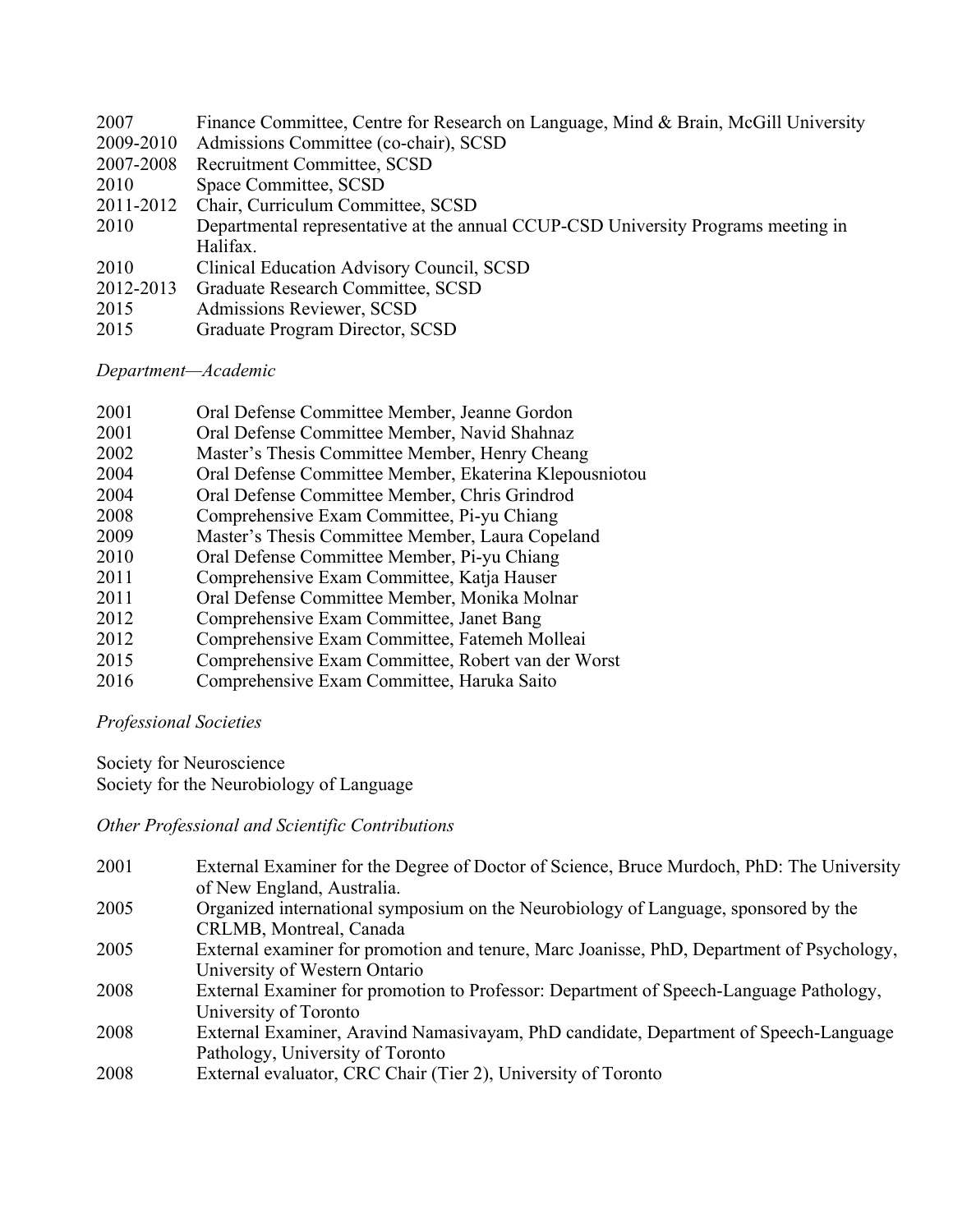| 2009      | External reviewer of CIHR application pre-submission, Graduate Studies & Research, Faculty<br>of Rehabilitation Medicine, University of Alberta        |
|-----------|--------------------------------------------------------------------------------------------------------------------------------------------------------|
| 2009      | Representative of the CRLMB in the McGill-Oxford Neuroscience Collaboration, Oxford<br>University, Oxford, England                                     |
| 2009      | Special Session organizer for the annual IPN retreat on Neuroscientific Approaches to the<br>study of Human Communication                              |
| 2009      | Organized the Latest on Language series (sponsored by the CRLMB) comprising four public<br>lectures on language acquisition, bilingualism and reading. |
| 2009      | Organized Language Lunch Series for 2009-2010 (sponsored by the CRLMB)                                                                                 |
| 2009      | Tenure evaluation, Pascal van Lieshout, PhD, Department of Speech-Language Pathology,<br>University of Toronto                                         |
| 2009-2011 | Organizing Committee: Neurobiology of Language Conference                                                                                              |
| 2010      | Organized Language Lunch Series for 2010-2011 (sponsored by the CRLMB)                                                                                 |
| 2011      | External examiner, Julie Buchan, PhD candidate, Department of Psychology, Queen's<br>University                                                        |
| 2011      | Co-Chair, Scientific Committee, International Seminar on Speech Production, Montreal,<br>Canada                                                        |
| 2011      | Organizing Committee, International Seminar on Speech Production, Montreal, Canada                                                                     |
| 2011      | Guest speaker at the Montreal screening of the movie "The King's Speech"                                                                               |
| 2011      | Tenure evaluation, Julia Irwin, PhD, Department of Psychology, Southern Connecticut State<br>University                                                |
| 2012-2013 | Treasurer, Society for Neurobiology of Language                                                                                                        |
| 2012      | Invited participant in a Scientific Cafe panel on Language and the Brain, as part of Brain<br>Awareness Week, sponsored by Brain Awareness Montreal    |
| 2012      | Promotion and tenure evaluation, David Purcell, PhD, School of Communication Sciences &<br>Disorders, University of Western Ontario                    |
| 2012      | Promotion and tenure evaluation for Jana Yunusova, PhD, Department of Speech-Language<br>Pathology, University of Toronto                              |
| 2012      | External examiner, Zane Zheng, PhD candidate, Department of Neuroscience Studies,<br>Queen's University                                                |
| 2012-13   | Co-organizer CRBLM Inaugural Symposium on Music and Language: Development, May 3-<br>4, 2013, Montréal, Canada                                         |
| 2013      | External examiner, Takashi Mitsuya, PhD candidate, Department of Psychology, Queen's<br>University                                                     |
| 2013      | Review Editor, Frontiers in Language Sciences                                                                                                          |
| 2018      | Co-organizer Satellite Symposium of the Society for Neurobiology of Language, "The<br>Bilingual Brain-A lifelong perspective", Quebec City. Canada.    |
| 2019      | Co-organizer/Faculty Haskins Summer Institute--"The Literate Brain: Linking Researchers<br>with Practitioners", July 21-25.                            |
| 2020      | Co-chair, International Seminar on Speech Production, New Haven, CT (virtual meeting)                                                                  |
| 2019-2020 | ASHA Pathways Program faculty; Mentoring pre and postdoctoral students, presentation on<br>Grant writing                                               |

# RESEARCH

*Research Grants*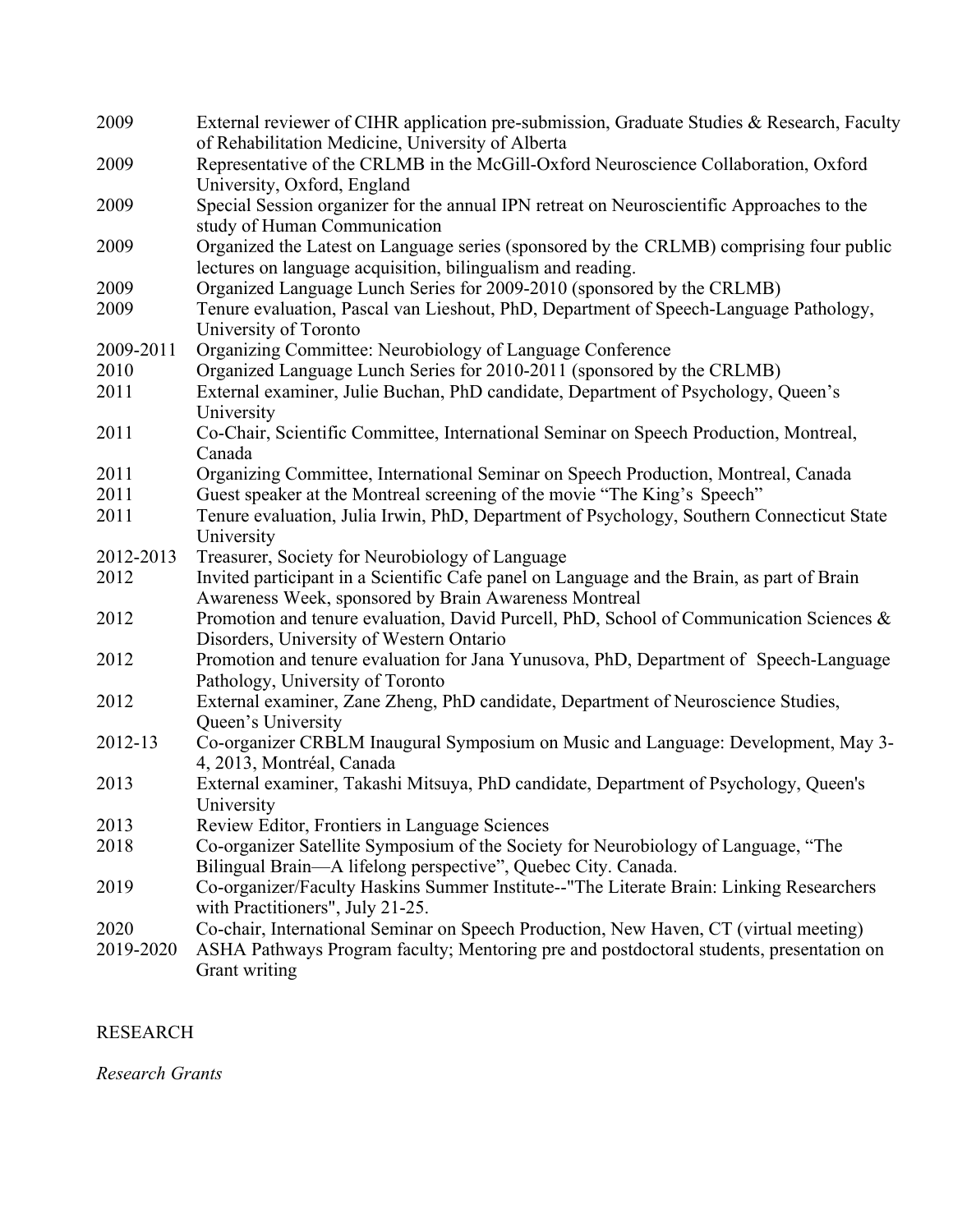|  | Current (Pending) |
|--|-------------------|
|--|-------------------|

| NIH (NIDCD) R21<br>Network-targeted transcranial direct current stimulation<br>as a treatment for laryngeal dystonia.<br>Total Direct Cost \$275,000 V. Gracco (PI)                  | 2022-2024 |
|--------------------------------------------------------------------------------------------------------------------------------------------------------------------------------------|-----------|
| NIH (NIDCD/NICHD) R01<br>Brain and behavior development in cochlear implanted children<br>Total Direct Cost \$2,480470 V. Gracco (PI)                                                | 2022-2027 |
| Haskins Laboratories/Oberkotter Foundation Collaborative Project<br>Total Cost requested \$1,595,570                                                                                 | 2022-2023 |
| NIH (NIDCD) R01<br>Subtyping Persistent Stuttering*<br>Total Direct Cost \$2,495,372 V. Gracco/M. Milham (MPI)                                                                       | 2023-2028 |
| * submitted next round (June)                                                                                                                                                        |           |
| Current (Active)                                                                                                                                                                     |           |
| National Spasmodic Dysphonia Association<br>Network targeted transcranial direct current stimulation as a<br>treatment for Laryngeal Dysphonia<br>Total Cost \$55,000 V. Gracco (PI) | 2022-2023 |
| NIH (NICHD) R03<br>The neurodevelopmental trajectory of reading: a publicly available<br>multimodal neuroimaging database.<br>Total Direct Cost \$100,000 V. Gracco (PI)             | 2021-2022 |
| <b>Oberkotter Foundation</b><br>Haskins Laboratories/Oberkotter Foundation Collaborative Project<br>Total Direct Cost \$1,347,640 V Gracco (PI)                                      | 2020-2022 |
| NIH (NIDCD) R01<br>Sensory basis of speech motor learning<br>McGill subcontract V Gracco (PI)                                                                                        | 2018-2023 |
| Past                                                                                                                                                                                 |           |
| <b>Oberkotter Foundation</b><br>Haskins Laboratories/Oberkotter Foundation Collaborative Project<br>Total Direct Cost \$1,008,631 V Gracco (PI)                                      | 2018-2019 |
| NIH (NIDCD) R21                                                                                                                                                                      | 2017-2018 |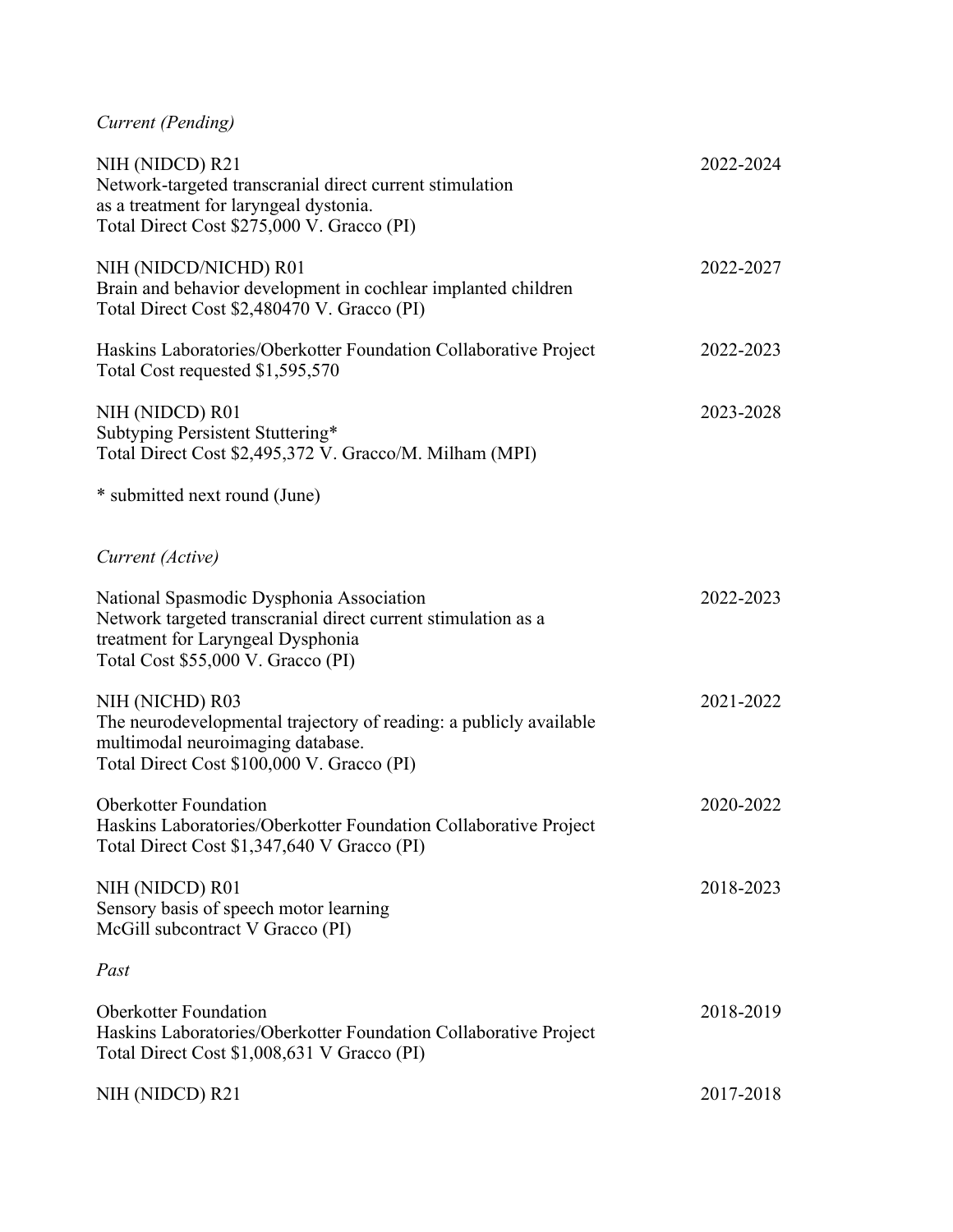| The Negative BOLD Response in Speech Production and Persistent Stuttering<br>Total Direct Cost \$275,000 V. Gracco (PI)                                                                                         |           |
|-----------------------------------------------------------------------------------------------------------------------------------------------------------------------------------------------------------------|-----------|
| NIH (NIDCD) R01<br>Sensory Basis for Speech Motor Learning<br>Total funding \$D. Ostry (PI)                                                                                                                     | 2017-2019 |
| <b>CIHR Operating Grant</b><br>Neural substrate and sensorimotor dysfunction in developmental stuttering.<br>Total funding \$709,800 V. Gracco (PI), w/Doug Shiller & L. Max                                    | 2013-2019 |
| NIH (NIDCD) R21<br>The Negative BOLD Response in Speech Production and Persistent Stuttering<br>Total Direct Cost \$275,000 V. Gracco (PI), w H. Ohashi                                                         | 2017-2019 |
| Fonds de recherché Nature et technologies (FRQNT) Team grant<br>The mechanisms underlying social facilitation of vocal learning.<br>Total funding \$180,000 J. Sakata (PI) w/S. Wooley, M. Schoenweisner        | 2015-2018 |
| Fonds de recherché Nature et technologies (FRQNT) Team grant<br>Perceptual learning in the acquisition of motor skills.<br>Total funding \$180,000 D. Ostry (PI) w/J. Doyon & J. Near                           | 2015-2018 |
| NIH (NIDCD) R21<br>Somatosensory function in speech perception.<br>Total funding $$275,000$ V. Gracco (PI), w/ T. Ito & D. Ostry                                                                                | 2014-2017 |
| NIH R01<br>Speech motor learning and sensory plasticity in children and adults<br>Total funding $$1,783,030$ (US\$) w/D. Ostry (PI) & D. Shiller<br>Gracco (PI) McGill subcontract                              | 2012-2018 |
| FRQNT/FRQSC Regroupement Stratigiques<br>Centre for Research on Brain, Language & Music<br>Total funding \$2,250,000 V. Gracco (PI) w/ S. Baum, L. Menard,<br>I. Peretz & R. Zatorre                            | 2011-2017 |
| <b>NSERC Discovery Grant</b><br>Studies of neuroplasticity in speech processes<br>Total funding \$155,000 V. Gracco (PI)                                                                                        | 2012-2017 |
| Fonds de recherché Societe et culture (FRQSC) Team Grant<br>Multilinguisme : les défis et les impacts cognitifs et socio-culturels<br>Total funding \$326,920 w/ S. Baum (PI), D. Titone, D. Klein, N. Phillips | 2013-2017 |
| <b>FRQNT</b> Team Grant<br>Substrats Neuronaux Du Développement Moteur De La Parole<br>Total funding $$238,500 \text{ w/D}$ . Ostry (PI) & D. Shiller                                                           | 2012-2015 |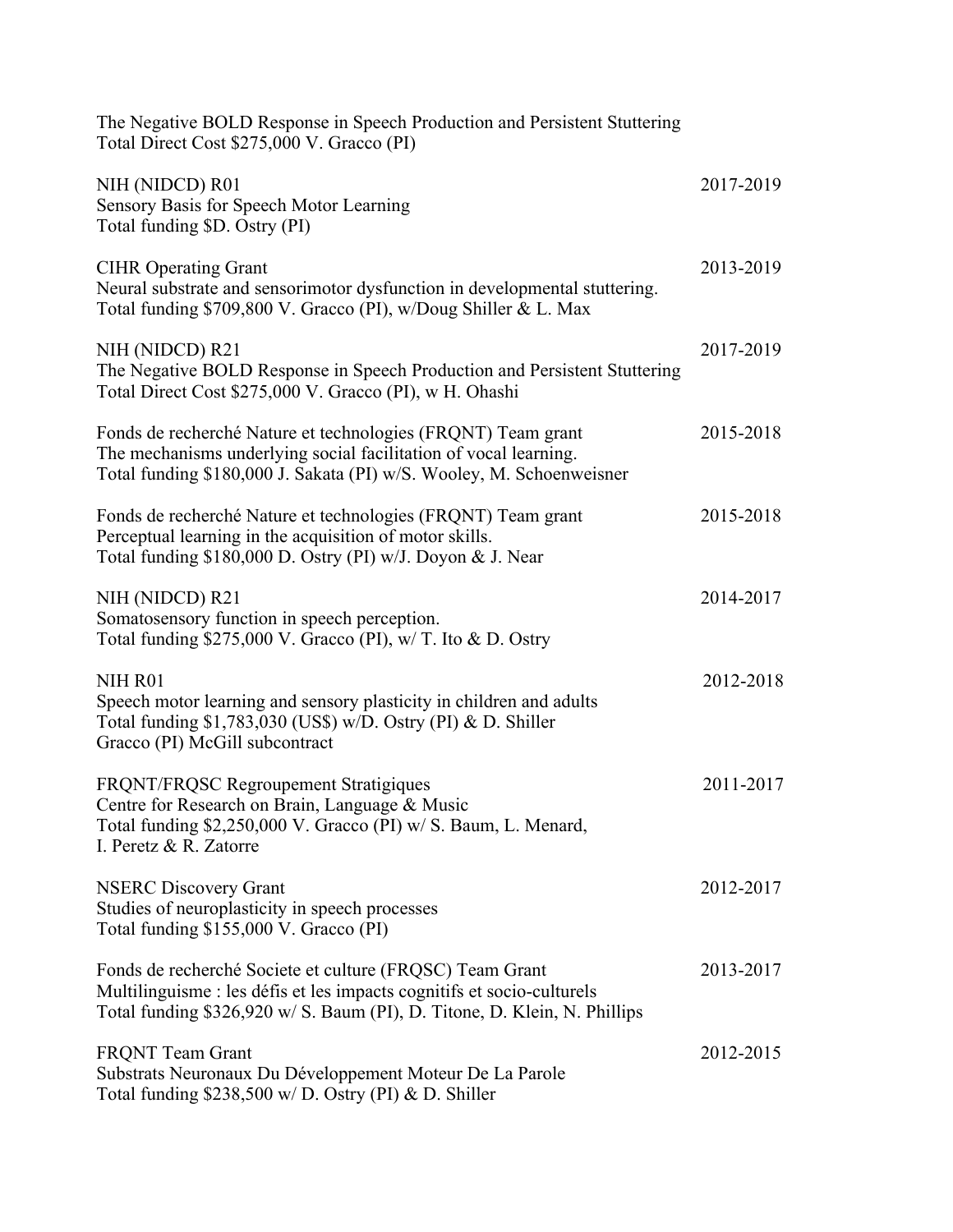| <b>SSHRC</b> Insights Development Grant<br>Étude prosodique de la parole produite par des enfants au développement<br>typique et des enfants attaints de troubles du spectre autistique<br>Total funding \$74604 w/L. Ménard (PI), J. Irwin & A. Nadig | 2012-2014 |
|--------------------------------------------------------------------------------------------------------------------------------------------------------------------------------------------------------------------------------------------------------|-----------|
| Cerebral Palsy International Research Foundation<br>Neural correlates of intensive voice treatment effects on children<br>with cerebral palsy.                                                                                                         | 2013-2014 |
| Total funding: \$98,560 w/ C. Boliek (PI), D. Robin, P. Fox, J. Watt,<br>C. Beaulieu, C. Lebel, C. Fox, R. Patel                                                                                                                                       |           |
| <b>SSHRC Operating Grant</b><br>Bilingual speech processing<br>Total funding \$174,363 w/S. Baum (PI) & D. Klein                                                                                                                                       | 2010-2013 |
| <b>CRBLM Research Incubator Award</b><br>Behavioural markers and neural substrate of speech motor deficits<br>in Childhood Apraxia of Speech<br>Total funding \$15,000 w/D. Shiller (PI), A. MacLeod, B. Pike                                          | 2012-2013 |
| <b>NIH Operating Grant</b><br>Somatosensory basis of speech learning and control<br>Total funding $$1,687,327$ (US\$) w/D. Ostry (PI)                                                                                                                  | 2007-2012 |
| NIH Operating Grant<br>Neural control and sensorimotor mechanisms in stuttering<br>Total Direct Cost \$1,250,000 (US\$) w/ L. Max (PI)<br>Haskins subcontract V. Gracco (PI)                                                                           | 2006-2012 |
| <b>NSERC Discovery Grant</b><br>Empirical investigations of speech motor control<br>Total funding \$129,935 V. Gracco (PI)                                                                                                                             | 2007-2012 |
| Oxford McGill Neuroscience Collaboration. Pilot project.<br>The neural basis of fluent and disfluent speech in bilinguals who stutter.<br>Total funding £7,450 total (Approx: 11,400 CAD) w/ K. Watkins (Oxford),<br>D. Klein (McGill)                 | 2011-2012 |
| <b>CIHR Operating Grant</b><br>Functional imaging studies of spoken language production<br>Total funding \$194,853 V. Gracco (PI)                                                                                                                      | 2006-2010 |
| <b>SSHRC Standard Research Grant</b><br>Le développement du contraste i/y en francais : Le rôle des indices<br>visuels et auditifs Total funding $$154,000 \text{ w L}$ . Menard (PI) & S. Baum                                                        | 2004-2007 |
| REPRIC Integration Program - Pilot Project                                                                                                                                                                                                             | 2004-2005 |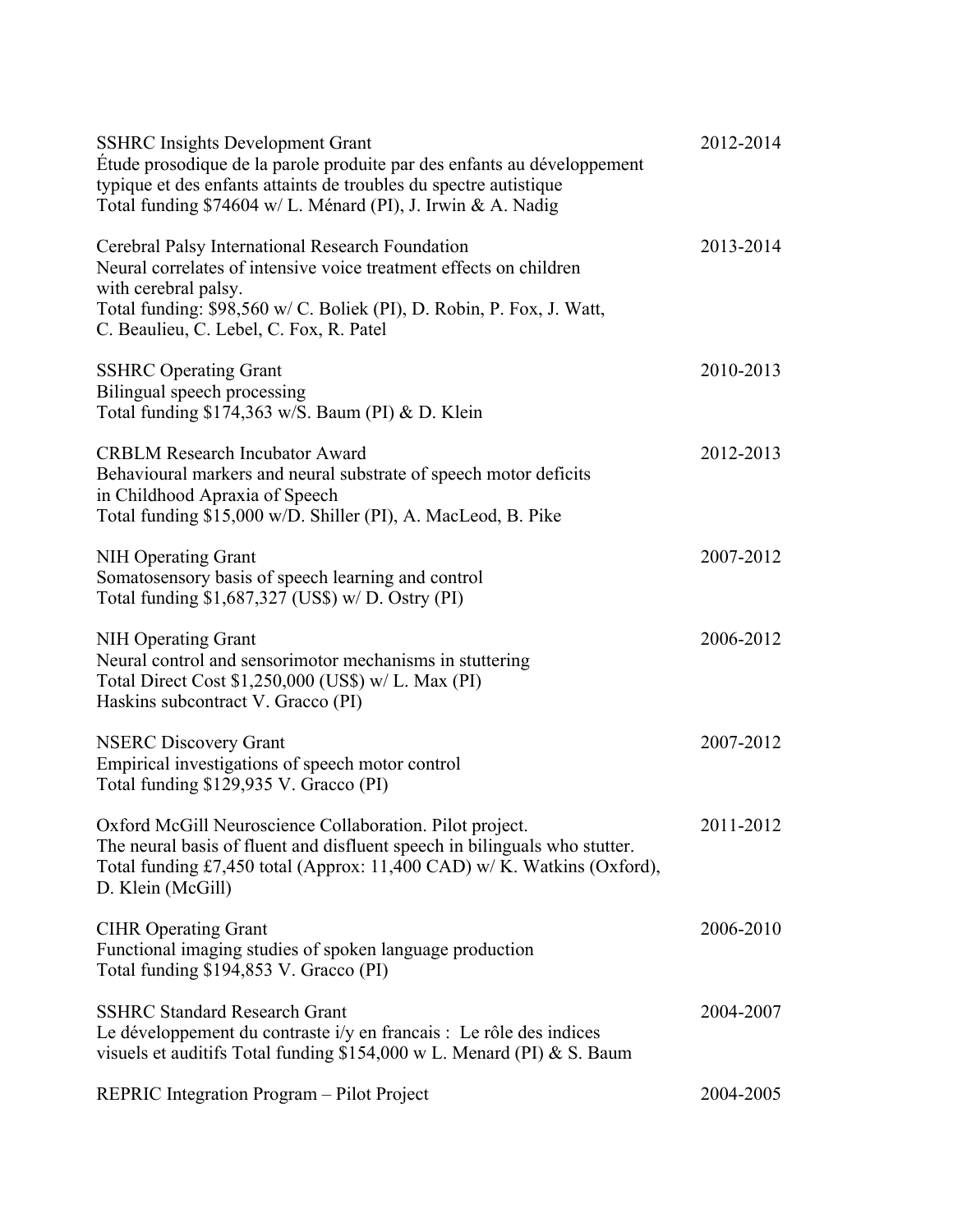| Sentence processing as measured by integrated ERP/fMRI techniques<br>Total funding \$10,000 w/ D. Sumier (PI), N. Phillips, & S. Baum                                      |           |
|----------------------------------------------------------------------------------------------------------------------------------------------------------------------------|-----------|
| <b>NSERC Discovery Grant</b><br><b>Empirical Investigations of Speech Motor Control</b><br>Total support \$98,000 V. Gracco (PI)                                           | 2002-2007 |
| <b>CFI New Opportunities Program</b><br>A Laboratory for Physiological Investigations of Human Communication<br>and Communication Disorders<br>Total funding: \$375,000    | 2001-2004 |
| <b>NIH Research Grant</b><br>Mechanisms of Speech Motor Control<br>Total Direct Cost \$1,243,832 1999-2004 (US\$) V. Gracco (PI)                                           | 1989-2004 |
| NIH Research Grant<br>Production Characteristics of Stutterers' Fluent Speech<br>Total Direct Cost \$675,948 (US\$) V. Gracco (PI)                                         | 1997-2003 |
| Principal Investigator<br>Research collaboration with ATR Human Information Processing<br>Laboratories, Japan<br>Annual Grant \$20,000 (US\$)                              | 1995-1999 |
| 1992-1996<br>NIH Program Project Grant<br>Grant P01 DC00121 Research Program on Dynamics of Speech Articulation<br>Total Direct Cost \$3,825,874 (US\$) Co-PI w/ K. Harris |           |
| NIH Small Instrumentation Program<br>Total funding \$41,524 (US\$)                                                                                                         | 1993-1994 |
| NIH Small Instrumentation Program<br>Total funding \$12,804 (US\$)                                                                                                         | 1991-1992 |
| NIH Small Instrumentation Program<br>Total funding \$12,718 (US\$)                                                                                                         | 1990-1991 |
| NIH New Investigator Research Award<br>Sensorimotor Mechanisms of Speech Movement Coordination<br>Total Direct Cost \$107,438 (US\$) V. Gracco (PI)                        | 1984-1987 |
| Internal (McGill)                                                                                                                                                          |           |
| Speech Production and Perception: Models and Data<br>Faculty of Graduate Studies & Research, McGill University<br>Research Seminar Grant \$1200                            | 2000-2001 |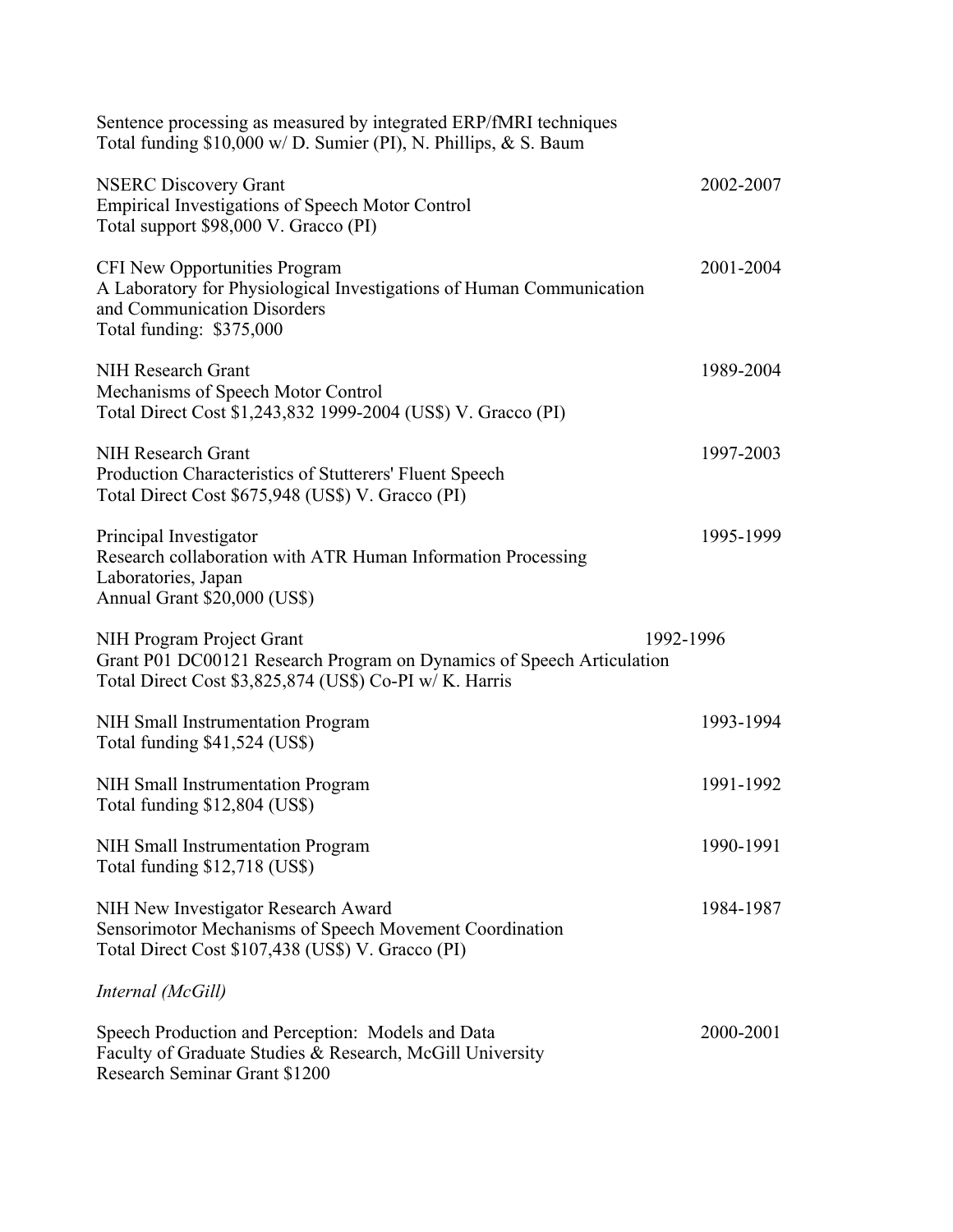| <b>Research Development Fund</b><br>Functional Imaging Studies of Speech \$20,000                                                                             | 2001-2003 |
|---------------------------------------------------------------------------------------------------------------------------------------------------------------|-----------|
| Topics in Human Communication<br>Faculty of Graduate Studies & Research, McGill University<br>Research Seminar Grant \$1500                                   | 2003-2004 |
| Centre for Research on Language, Mind, and Brain Seminar Series<br>Faculty of Graduate Studies & Research, McGill University<br>Research Seminar Grant \$2000 | 2004-2005 |

### *Publications*

#### Theses

Time varying sensorimotor processes of the perioral system during speech, Ph. D. dissertation, University of Wisconsin-Madison, 1984. Supervisor: Dr. James H. Abbs.

Some physiological effects of Dantrium on dysarthric cerebral palsied speech, M.A. thesis, San Diego State University, 1978. Supervisor: Dr. Elizabeth J. Allen.

### *Articles*

Abbs JH, Gracco VL (1983). Sensorimotor actions in the control of multimovement speech gestures. *Trends in Neurosciences*, 6(9), 391-395.

Murry T, Hoit-Dalgaard J, Gracco VL (1983). Infant vocalization: A longitudinal study of acoustic features. *Folia Phoniatrica*, 35, 245-253.

Abbs JH, Gracco VL (1984). Control of complex motor gestures: Orofacial muscle responses to load perturbations of the lip during speech. *Journal of Neurophysiology*, 51(4), 705-723.

Abbs JH, Gracco VL, Blair C (1984). Functional muscle partitioning during voluntary movement: Facial muscle activity for speech. *Experimental Neurology*, 85, 469-479.

Abbs JH, Gracco VL, Cole KJ (1984). Control of multimovement coordination: Sensorimotor mechanisms in speech motor programming. *Journal of Motor Behavior*, 16(2), 195-232.

Cole KJ, Gracco VL, Abbs JH (1984). Autogenic and nonautogenic sensorimotor actions in the control of multiarticulate hand movements. *Experimental Brain Research*, 56, 582-585.

Gracco VL, Abbs JH (1985). Dynamic control of the perioral system during speech: Kinematic analyses of autogenic and nonautogenic sensorimotor processes. *Journal of Neurophysiology*, 54(2), 418-432.

Abbs JH, Gracco VL (1986). Sensorimotor actions in the control of multi- movement speech gestures. In E. Evarts, S. Wise & D. Bousfield (Eds.), *The Motor System in Neurobiology*. Amsterdam: Elsevier Science Publishers, 189- 197.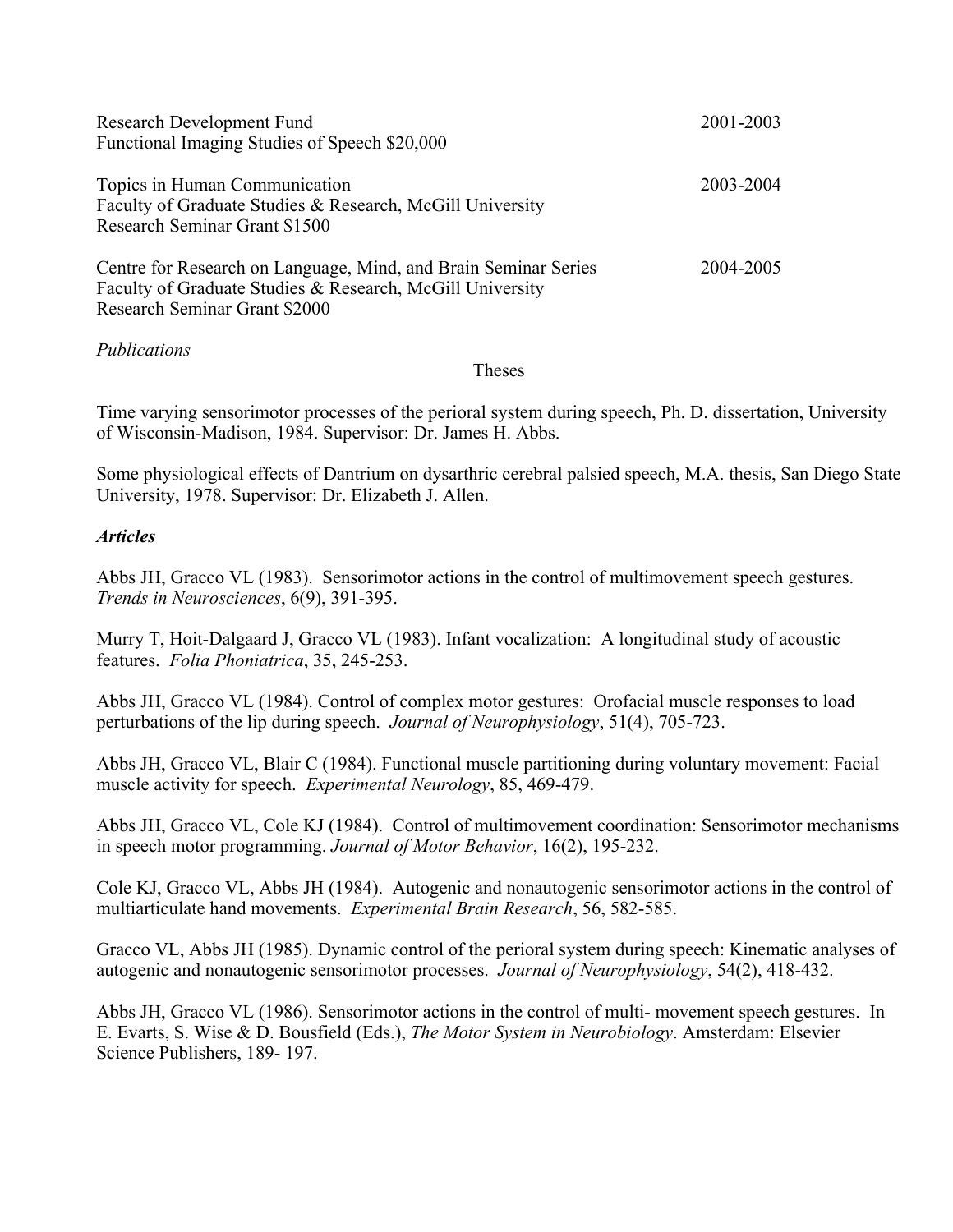Gracco VL, Abbs JH (1986). Variant and invariant characteristics of speech movements. *Experimental Brain Research*, 65(1), 156-166.

DePaul R, Abbs JH, Caligiuri M, Gracco VL, Brooks BR (1988). Hypoglossal, trigeminal, and facial motoneuron involvement in amyotrophic lateral sclerosis. *Neurology*, 38(2), 281-283.

Caruso AJ, Abbs JH, Gracco VL (1988). Kinematic analysis of multiple movement coordination during speech in stutterers. *Brain*, 111, 439-455.

Gracco VL, Abbs JH (1988). Central patterning of speech movements. *Experimental Brain Research*, 71, 515-526.

Gracco VL (1988). Timing factors in the coordination of speech movements. *Journal of Neuroscience*, 8(12), 4629-4639.

Gracco VL, Abbs JH (1989). Sensorimotor characteristics of speech motor sequences. *Experimental Brain Research*, 75, 586-598.

Connor N, Abbs JH, Cole KJ, Gracco VL (1989). Parkinsonian deficits in serial multiarticulate movements for speech. *Brain*, 112, 997-1009.

Kalinowski J, Armson J, R.-Mieszkowski M, Stuart A, Gracco VL (1993). The effects of alterations in auditory feedback on stuttering frequency. *Language and Speech*, 36, 1-16.

Gracco VL (1994). Some organizational characteristics of speech movement control. *Journal of Speech and Hearing Research*, 37, 4-27.

Löfqvist A, Gracco VL (1994). Tongue kinematics in VCV utterances. *Phonetica*, 51, 52-67.

Gracco VL, Löfqvist A (1994). Speech motor organization and control: Evidence from lip, jaw, and laryngeal interactions. *Journal of Neuroscience*, 14, 6585-6597.

\*Kollia H, Gracco VL, Harris KS (1995). Lip, jaw, velar coordination during speech. *Journal of the Acoustical Society of America*, 98, 1313-1324.

Ostry DJ, Gribble PL, Gracco,VL (1996). Coarticulation of jaw movements in speech production: Is context sensitivity in speech kinematics centrally planned? *Journal of Neuroscience*, 16(4), 1570-1579.

Hirayama M, V-Bateson E, Gracco VL, Kawato M (1996). Lip movement prediction from EMG using an artificial neural network. *The Transactions of the Institute of Electronics, Information, and Communications Engineers*, Vol. J79-A, 371-382.

Ramsay JO, Munhall KG, Gracco VL, Ostry D.J (1996). Functional data analyses of lip motion. *Journal of the Acoustical Society of America*, 99, 3718-3727.

Hogden J, Löfqvist A, Gracco VL, Rubin P, Saltzman E (1996). Accurate recovery of articulator positions from acoustics: New conclusions based on human data. *Journal of the Acoustical Society of America*, 100(3), 1819-1834.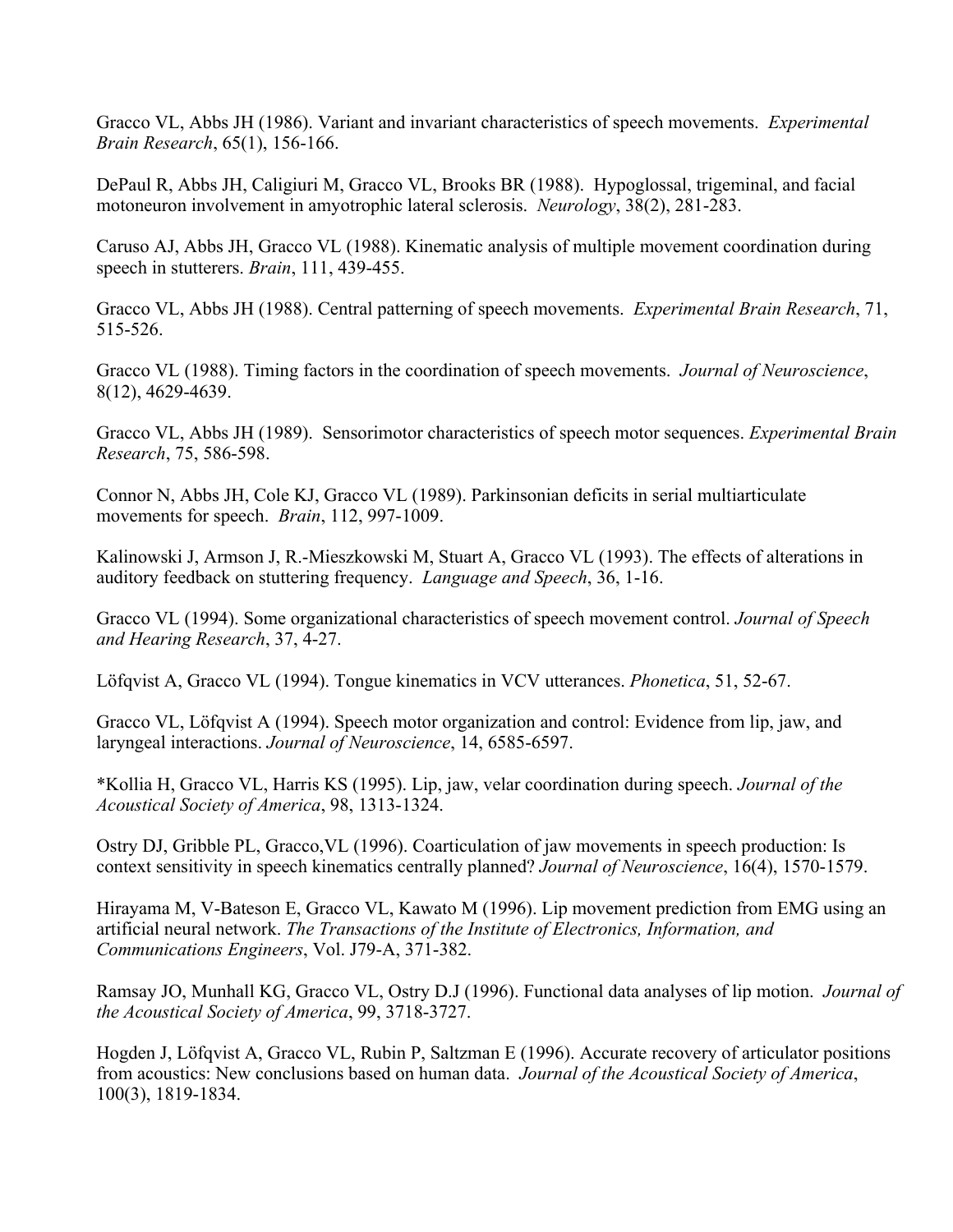Löfqvist A, Gracco VL (1997). Bilabial stop consonant production: Lip and jaw kinematics. *Journal of Speech, Language, and Hearing Research*, 40, 877-893.

Lucero J, Munhall KG, Gracco VL, Ramsay JO (1997). On the registration of time and the patterning of speech movements. *Journal of Speech, Language, and Hearing Research*, 40, 1111-1117.

Löfqvist A, Gracco VL (1999). Interarticulator programming in VCV sequences: lip and tongue movements. *Journal of the Acoustical Society of America*. 105(3), 1874-1876.

Ball MJ, Gracco VL, Stone M (2001). A comparison of imaging techniques for the investigation of normal and disordered speech production. *Advances in Speech Language Pathology*, 3, 13-24.

Löfqvist A, Gracco VL (2002). Control of oral closure in lingual stop consonant production. *Journal of the Acoustical Society of America*, 111(6), 2811-2827.

Shaiman S, Gracco VL (2002). Task-specific sensorimotor interactions in speech production. *Experimental Brain Research*, 146, 411-418.

Max L, Caruso AJ, Gracco VL (2003). Kinematic analyses of speech, orofacial nonspeech, and finger movements in stuttering and nonstuttering adults. *Journal of Speech, Language, and Hearing Research*, 46, 215-232.

Max L, Guenther FH, Gracco VL, Ghosh SS, Wallace ME (2004). Unstable or insufficiently activated internal models and feedback-biased motor control as sources of dysfluency: A theoretical model of stuttering. *Contemporary Issues in Communication Science and Disorders*. 31, 105-122.

Gracco VL, \*Tremblay P, Pike GB (2005). Imaging speech production using fMRI. *NeuroImage*. 26, 294- 301.

Max L, Gracco VL (2005) Coordination of oral and laryngeal movements in the perceptually fluent speech of adults who stutter. *Journal of Speech, Language, and Hearing Research*, 48, 524-542.

\*Tremblay P, Gracco VL (2006) Contribution of the frontal lobe to externally and internally specified verbal responses: fMRI evidence. *NeuroImage*, 33, 947-957.

Beal D, Gracco VL, Lafaille SJ, DeNil LF (2007) A VBM study of grey and white matter brain differences in people who stutter. *NeuroReport*, 18(12), 1102-1110.

\*Tremblay P, Shiller D, Gracco VL (2008) On the time-course and frequency selectivity of the EEG for different modes of response selection: evidence from speech production and keyboard pressing. *Clinical Neurophysiology*, 119, 88-99.

DeNil LF, Beal DS, Lafaille SJ, Kroll RM, Crawley AP, Gracco VL (2008) The effects of simulated stuttering and prolonged speech on neural activation patterns of stuttering and nonstuttering speakers. *Brain and Language*, 107(2), 114-123.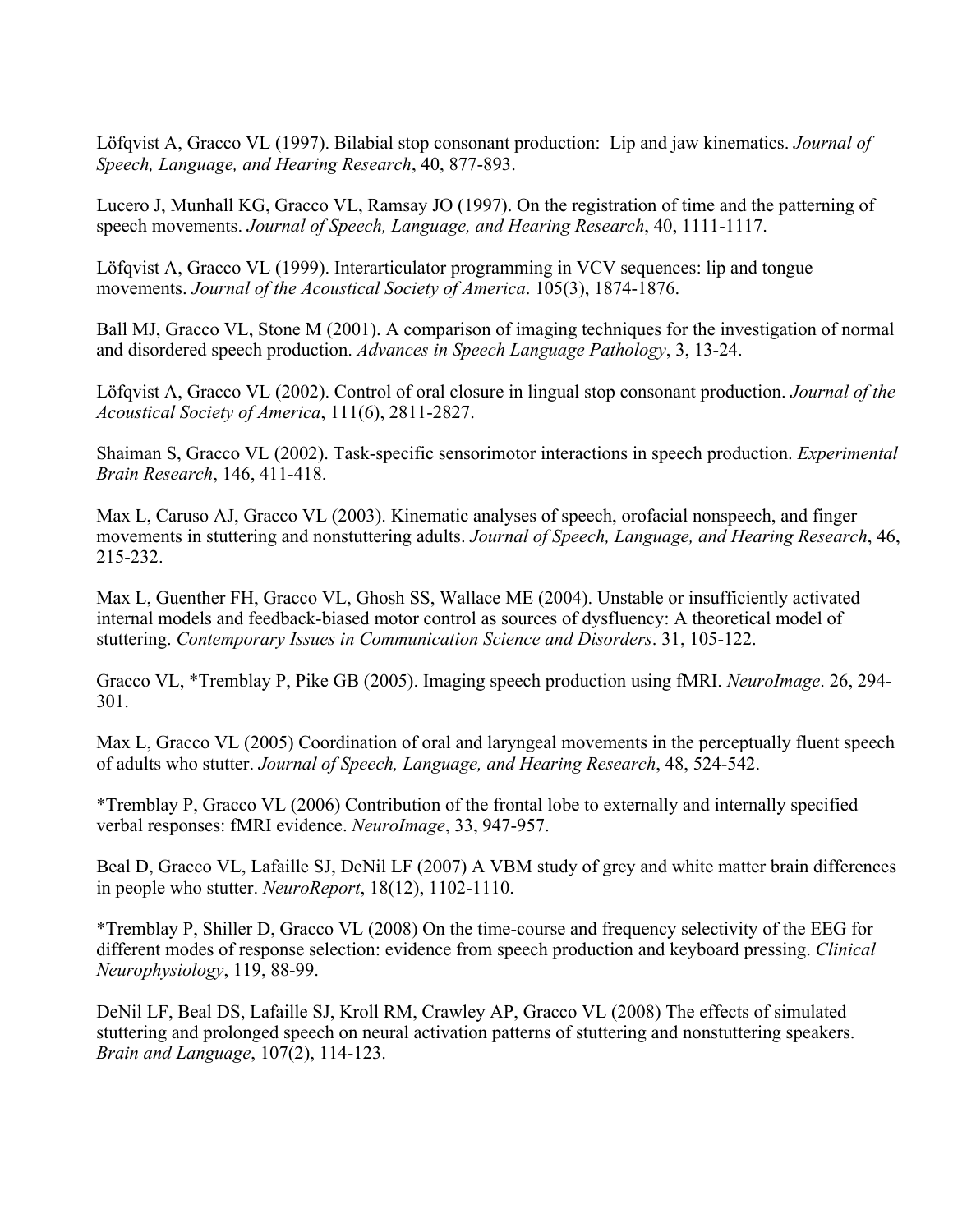\*Tremblay P, Gracco VL (2009) The essential role of the pre-SMA in the production of words and nonspeech oral motor gestures, as revealed by repetitive transcranial magnetic stimulation (rTMS). *Brain Research*, 1268, 112-24.

\*Shiller D, \*Sato M, Gracco VL, Baum SR (2009) Perceptual recalibration of speech sounds following speech motor learning. *Journal of the Acoustical Society of America*, 125(2), 1103-1113.

\*Sato M, \*Tremblay P, Gracco VL (2009) A mediating role of the premotor cortex in phoneme segmentation. *Brain and Language*, 111, 1-7.

\*Tremblay P, Gracco VL (2010) On the selection of words and oral motor responses: evidence of a response-independent fronto-parietal network. *Cortex*, 46(1), 15-28.

Beal D, Cheyne D, Gracco VL, DeNil L (2010) Auditory evoked responses to vocalization during passive listening and active generation in adults who stutter. *NeuroImage*, 52, 1645-1653.

\*Shiller D, Gracco VL, Rvachew S (2010). Auditory-motor learning during speech production in 9-11 year-old children. *PLOS-One*, 5:9, e12975.

Beal D, Quraan M, Cheyne D., Taylor M, Gracco VL, DeNil L (2011) Speech-induced suppression of evoked auditory fields in children who stutter. *NeuroImage*, 54(4), 2994-3003.

\*Feng Y, Gracco VL, & Max L (2011) Integration of auditory and somatosensory error signals in the neural control of speech movements. *Journal of Neurophysiology*, 106(2), 667-679.

\*Shum M, Shiller D, Baum S, & Gracco V (2011) Sensorimotor integration for speech motor learning involves the inferior parietal cortex*. European Journal of Neuroscience*, 34(11), 1817-1822.

\*Klepousniotou E, Pike GB, Steinhauer K, Gracco VL (2012). Not all ambiguous words are created equal: An EEG investigation of homonymy and polysemy. *Brain &Language, 123(1): 11-21.*

Tremblay P, \*Deschamps I, & Gracco,VL (2013) Regional heterogeneity in the processing and the production of speech in the human planum temporale. *Cortex*, 49: 143-157.

Beal D, Gracco VL, Brettschneider J, Kroll RM, DeNil L (2013). A voxel-based morphometry (VBM) analysis of regional grey and white matter volume abnormalities within the speech production network of children who stutter. *Cortex*, *49:* 2151-2161.

Sato M. Troille E, Menard L, Cathiard M-A, Gracco VL (2013). Silent articulation modulates auditory and audiovisual speech perception. *Experimental Brain Research*, DOI 10.1007/s00221-013-3510-8.

\*Smits-Bandstra S, Gracco VL (2013). Verbal Implicit Sequence Learning in Persons who Stutter and Persons with Parkinson's Disease. *Journal of Motor Behavior*, 45(5): 381-393.

\*Grabski K, Tremblay P, Gracco VL, Girin L, Granjon L, Sato M (2013). A mediating role of the auditory dorsal pathway in selective adaptation to speech: a state-dependent transcranial magnetic stimulation study. *Brain Research*, 1515: 55-65.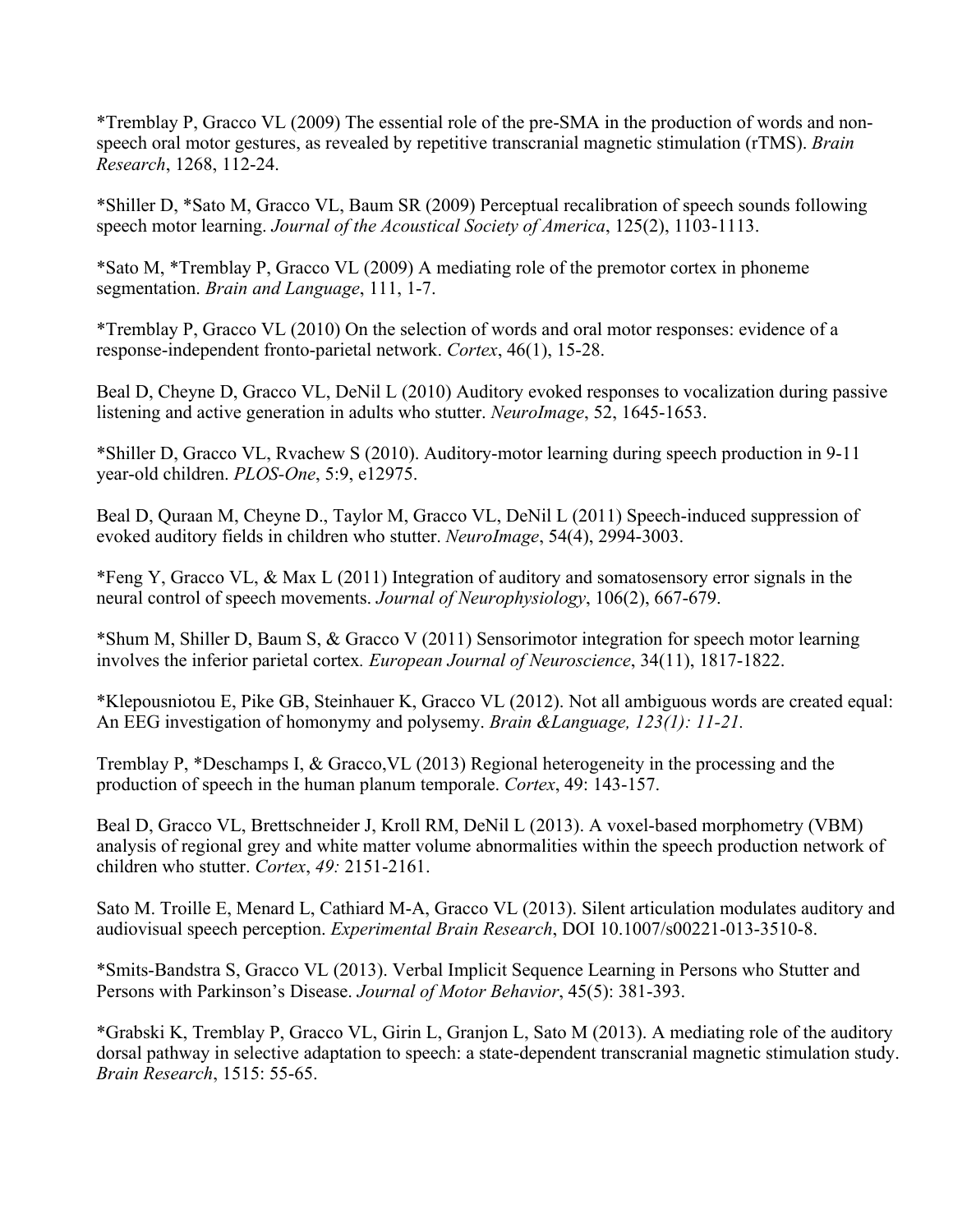\*Arnaud L, Sato M, Menard L Gracco VL (2013). Speech adaptation reveals enhanced neural processing in the associative occipital and parietal cortex of congenitally blind adults. *PLoS ONE 8(5): e64553. doi:10.1371/journal.pone.0064553.*

\*Mollaei F, Shiller D, Gracco VL (2013). Sensorimotor adaptation of speech in Parkinson's disease. *Movement Disorders*. DOI: 10.1002/mds.25588

\*Klepousniotou E, Gracco VL, Pike GB (2014). Pathways to lexical ambiguity: fMRI evidence for bilateral fronto-parietal involvement in language processing. *Brain & Language,* 131:56-64*.*

\*Deschamps I, Baum S, Gracco VL (2014). On the role of the supramarginal gyrus in phonological processing and verbal working memory: evidence from rTMS studies. *Neuropsychologia*, 53:39-46*.*

Ito T, Gracco VL, Ostry DJ (2014). Temporal factors affecting somatosensory-auditory interactions in speech processing. Front. Psychol. doi: 10.3389/fpsyg.2014.01198

\*Smits-Bandstra S, Gracco VL (2014). Retention of Implicit Sequence Learning in Persons who Stutter and Persons with Parkinson's Disease. Journal of Motor Behavior. 10.1080/00222895.2014.961890

\*Berken JA, Gracco VL, et al., (2015). Neural activation in speech production and reading aloud in native and non-native languages. *NeuroImage*, 112, 208-217. PMCID: PMC Journal – In Process.

Beal D, Lerch J Cameron B, Henderson R, Gracco VL, De Nil LF (2015). The trajectory of gray matter development in Broca's area is abnormal in people who stutter. *Frontiers in Human Neuroscience, 9, 89- 94.* PMCID: PMC4347452*.*

\*Deschamps I, Baum SR Gracco VL (2015). Phonological processing in speech perception: what do sonority differences tell us? *Brain & Language*, 149, 77-83.

\*Berken JA, Gracco VL, Chen J-K, Klein D (2015). The timing of language learning and its effects on brain structure*. Brain Structure and Function*, DOI 10.1007/s00429-015-1121-9

Ito T, Ostry DJ, Gracco, VL (2015). Somatosensory Event-related Potentials from Orofacial Skin Stretch Stimulation. *J. Vis. Exp.* (106), e53621, doi:10.3791/53621.

\*Berken JA, Chai X, Chen J-K, Gracco VL, Klein D (2016). Effects of early and late bilingualism on resting-state functional connectivity. *Journal of Neuroscience, 36(4):1165-1172; doi:10.1523/JNEUROSCI.1960-15.2016*.

\*Brajot F-X, Shiller DS, Gracco VL (2016). Autophonic loudness perception in Parkinson's disease. *Journal of the Acoustical Society of America, 139(3): 1364-1371.*

\*Mollaei F, Shiller DM, Baum SR, Gracco VL (2016). Sensorimotor control of vocal pitch and formant trajectories in Parkinson<sup>1</sup>s disease. *Brain Research, 1646, 269-277*.

Deroche M, Culling J, Lavandier M, Gracco V (2016). Reverberation limits the release from informational masking obtained in the harmonic and binaural domains. Attention, Perception, Psychophysics. DOI 10.3758/s13414-016-1207-3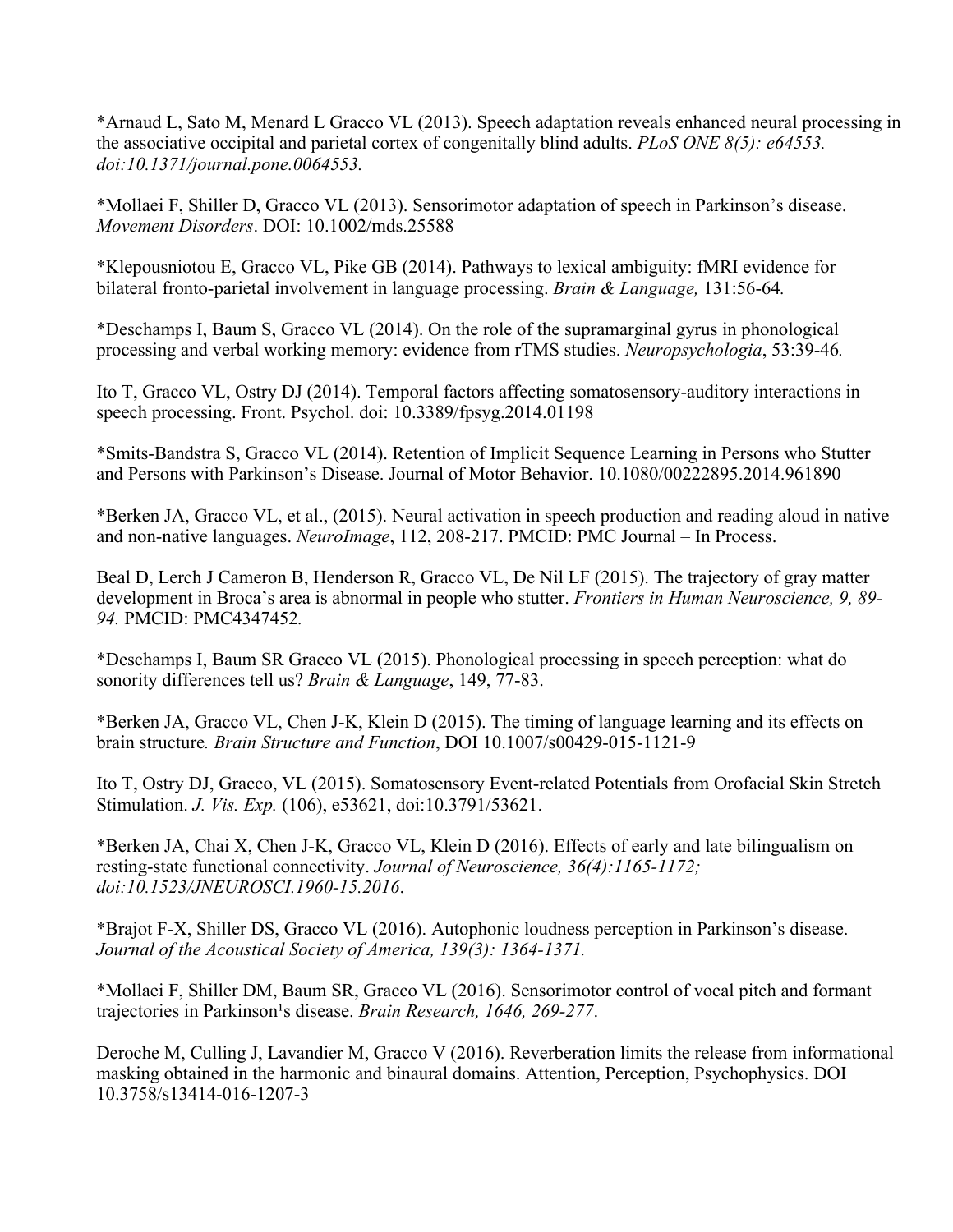\*Berken JA, Gracco VL, Klein D (2016). Early bilingualism, language attainment, and brain development. Neuropsychologia. dx.doi.org/10.1016/j.neuropsychologia.2016.08.031

van den Bunt M, Francisco AA, Groen MA, Ito T, Gracco VL, Pugh KR, Verhoeven L (2017). Increased response to altered auditory feedback in dyslexia: A weaker sensorimotor magnet implied in the phonological deficit. J Speech Lang Hear Res. 60(3), 654-667.

\*van de Vorst R, Gracco VL (2017). Atypical non-verbal sensorimotor synchronization in adults who stutter may be modulated by auditory feedback**.** J Fluency Dis. 53, 14-25.

Deroche M., Limb C, Chatterjee M, Gracco VL (2017) Similar abilities of musicians and non-musicians to segregate voices by fundamental frequency. *J Acoust Soc Am., 142, 1739. https://doi.org/10.1121/1.5005496*

Deroche M, \*Nguyen D, Gracco VL (2017). Modulation of speech motor learning with transcranial direct current stimulation of the inferior parietal lobe. *Frontiers in Integrative Neuroscience*. https://doi.org/10.3389/fnint.2017.00035

Bourguignon NJ, Ohashi H, Nguyen D, Gracco VL (2018). The neural dynamics of competition resolution for language production in the prefrontal cortex. Hum Brain Mapp., 39:1391–1402.

Misaghi E, Zhang Z, Gracco VL, De Nil L, Beal DS (2018). White matter tractography of the neural network for speech-motor control in children who stutter. Neuroscience Letters, https://doi.org/10.1016/j.neulet.2018.01.009.

\*Brajot, FX, Nguyen, D, DiGiovanni, J, Gracco, VL (2018). The impact of perilaryngeal vibration on the self-perception of loudness and the Lombard effect. *Experimental Brain Research*, *236*(6), 1713-1723.

van den Bunt MR, Groen MA, Frost SJ, Lau A, Preston JL, Gracco VL, Pugh KR, Verhoeven L (2018). Sensorimotor control of speech and reading development. *Scientific Studies of Reading,* 22(6), 503-516*.*

\*Arnaud L, Gracco VL, Menard L (2018). Enhanced Perception of Pitch Changes in Speech and Music in Early Blind Adults. *Neuropsychologia,* 117, 261-270.

\*Sares A, Deroche M, Shiller D, Gracco VL (2018). Timing variability of sensorimotor integration during vocalization in individuals who stutter. *Scientific Reports*. DOI:10.1038/s41598-018-34517-1

\*van de Vorst R, Gracco VL (2018). Is stotteren een spraak-motorische timingstoornis? Een alternatieve geïntegreerde benadering volgens het SAMI-model. Stem-, Spraak- En Taalpathologie, 23, 39-62.

Deroche M, Gracco VL (2019). Segregation of voices with single or double fundamental frequencies. *J Acoust Soc Am., 145, 847. https://doi.org/10.1121/1.5090107*

Bourguignon NJ, Gracco VL (2019). A dual architecture for the cognitive control of language: Evidence from functional imaging and language production. *NeuroImage, 192, 26-37.*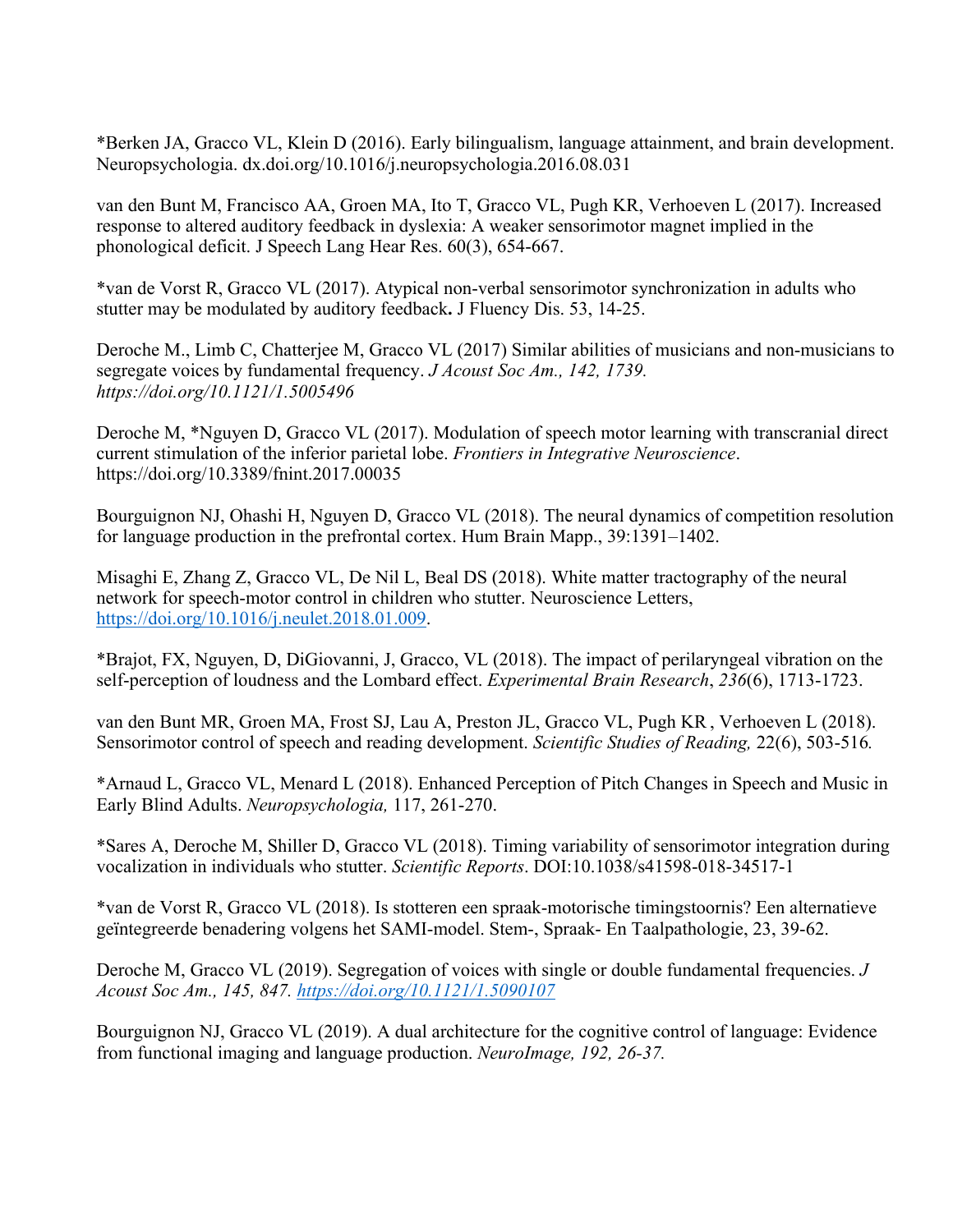Kousaie S, Baum S, Gracco V, Titone D, Chen J-K, Chai J, Klein D, Phillips N (2019). Language learning experience and mastering the challenges of perceiving speech in noise. *Brain & Language, 196,104645.*

\*Mollaei F, Shiller DM, Baum SR, Gracco VL (2019). The relationship between speech perceptual discrimination and speech production in Parkinson's disease. *Journal of Speech, Language, and Hearing Research, 1-13..*

\*Sares A, Deroche M, Shiller D, Gracco VL (2019). Adults who stutter and metronome synchronization: evidence for a domain-general timing deficit. *Annals of the New York Academy of Science*, doi: 10.1111/nyas.14117

Sengupta R, Yaruss SJ, Loucks T, Gracco V, Pelczar K, Nasir S (2019). Theta modulated neural phase coherence facilitates speech fluency in adults who stutter. *Frontiers in Human Neuroscience, 13, 394.*

Jackson E, Gracco VL, Zebrowski P (2020). Eliciting stuttering in laboratory contexts. *Journal of Speech, Language, and Hearing Research, 63(1), 143-150*.

\*Sares A, Deroche M, Ohashi H, Shiller D, Gracco VL (2020). Neural correlates of vocal pitch compensation in individuals who stutter. Frontiers in Human Neuroscience, 14, 18.

Ito T, Ohashi H, Gracco VL (2020). Changes of orofacial somatosensory event-related potentials during speech production. *Neuroscience Letters. doi: 10.1016/j.neulet.2020.135045*

Giroud, N., Baum, S. R., Gilbert, A. C., Phillips, N. A., & Gracco, V. (2020). Earlier age of second language learning induces more robust speech encoding in the auditory brainstem in adults, independent of amount of language exposure during early childhood. *Brain and Language*, *207*, 104815.

Coulter K, Gilbert, AC, Kousaie S, Baum S, Gracco VL, Klein D, Titone D, Phillips NA (2021) Bilinguals benefit from semantic context while perceiving speech in noise in both of their languages: Electrophysiological evidence from the N400 ERP. *Bilingualism: Language & Cognition, 24: 344-357.*

Ito, T., Ohashi, H., & Gracco, V. L. (2021). Somatosensory contribution to audio-visual speech processing. *Cortex, 143, 195-204.*

Gilbert, A. C., Lee, J. G., Coulter, K., Wolpert, M. A., Kousaie, S., Gracco, V. L., ... & Baum, S. R. (2021). Spoken Word Segmentation in First and Second Language: When ERP and Behavioral Measures Diverge. *Frontiers in Psychology, 12, 705668.*

Wolf J, Deroche M, Neumann S.....Gracco VL (2021). Factors Associated with Speech Recognition Performance in School-Aged Children with Cochlear Implants and Early Auditory-Verbal Intervention. *Journal of the American Academy of Audiology*, *32(7), 433-444. doi.org/10.1055/s-0041-1730413*.

\*Mollei F, Shiller DM, Baum SR, Gracco VL (2022). Early auditory responses to speech sounds in Parkinson's disease: Preliminary data. *Scientific Reports, 12, 1019; https://doi.org/10.1038/s41598-022- 05128-8*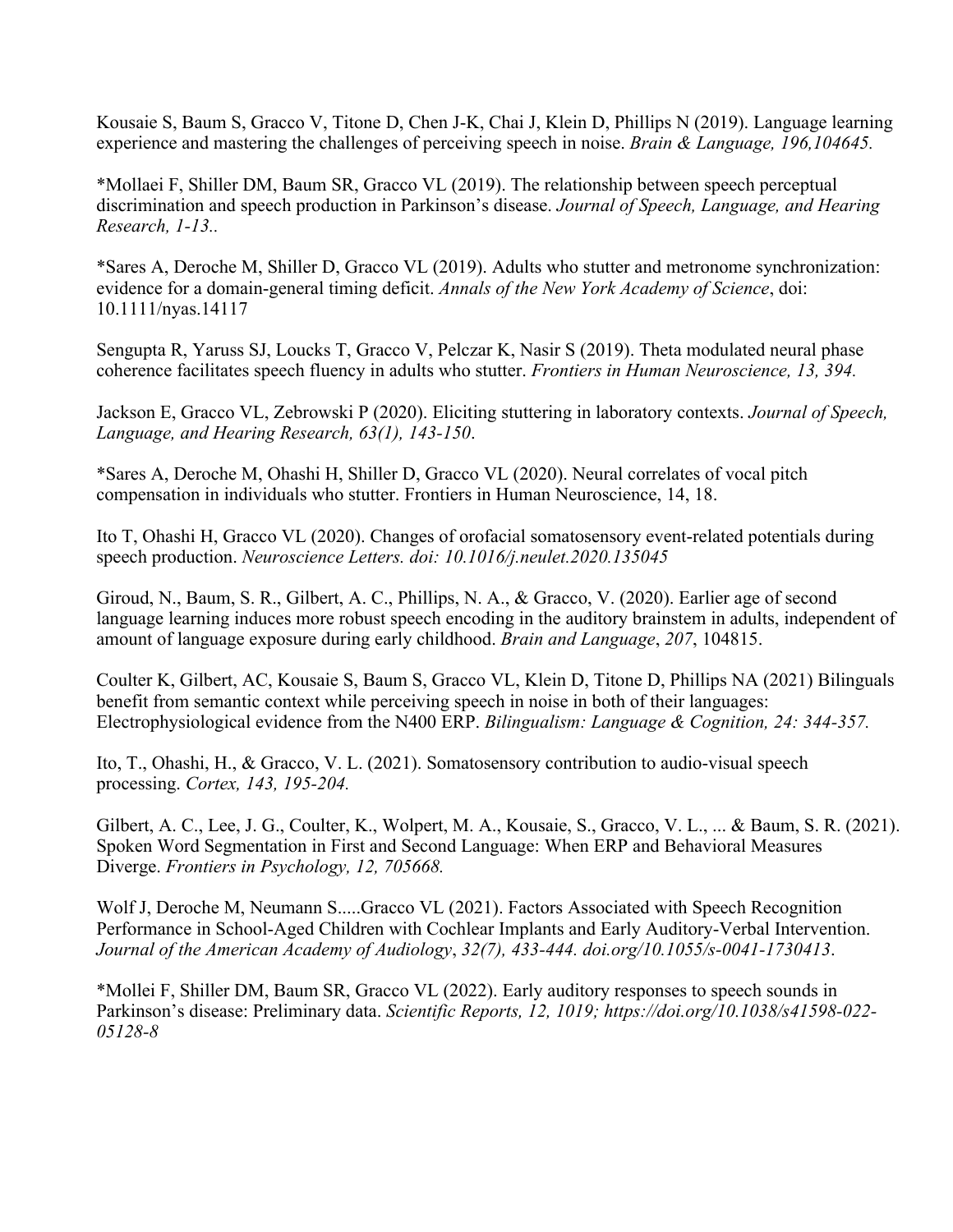Jossinger J, Sares A, Zislis A, Suri-Barot D, Gracco, V, Ben-Shachar M (2022). White matter correlates of sensorimotor synchronization in persistent developmental stuttering. *J Communication Disorders, 95, 106169.*

Gracco VL, Sares A, Koirala N (in press) Structural brain network topological alterations in stuttering adults. *Brain Communications.*

Jackson E, Dravida S, Zhang X, Noah JA, Gracco V, Hirsch J (revised and resubmitted). Right Dorsolateral Prefrontal Cortex Underlies Stuttering Anticipation. *Neurobiology of Language.*

Grant A, Kousaie S, Coulter K, Gilbert A, Baum S, Gracco V, Titone D, Klein D, Phillips N (revised and resubmitted). Age of acquisition modulates alpha power during bilingual speech comprehension in noise. *Frontiers in Psychology.*

Heffner CC, Meyers EB, Gracco VL (submitted). Impaired perceptual phonetic plasticity in Parkinson's Disease. *Journal of the Acoustical Society of America.*

\* Students/supervisees

### *Technical reports*

Gentil M, Gracco VL, Abbs JH (1983). Multiple muscle contributions to labial closure during speech: Evidence for intermuscle motor equivalence. Proceedings of the 11th International Congress of Acoustics (Lyon-Toulouse), 11-14.

Gracco VL (1991). Analysis of speech movements: Practical considerations and clinical applications. In, J. Cooper (Ed.), Assessment of Speech and Voice Production: Research and Clinical Applications, NIDCD Monograph, U.S. Department of Health and Human Services, 135-145.

Löfqvist A, Gracco VL (1991). Discrete and continuous modes in speech motor control. PERILUS, XIV, 27-34.

Oshima K, Gracco VL (1992). Mandibular contributions to speech production. Proceedings of the Conference on Spoken Language Processing, 775-778.

Gracco VL, Nye P (1993). Magnetometry in speech articulation research: Some misadventures on the road to enlightenment. Institute fur Phonetik und Sprachliche Kommunikation der Universitat Munchen, 31, 91- 104

Löfqvist A, Gracco VL, Nye P (1993). Recording speech movements using magnetometry: One laboratory's experience. Institute fur Phonetik und Sprachliche Kommunikation der Universitat Munchen, 31, 143-162.

Hirayama M, Vatikiotis-Bateson E, Gracco VL, Kawato M (1994). Neural network prediction of lip shape from muscle EMG in japanese speech. Proceedings of the Conference on Spoken Language Processing, vol 2, 587-590.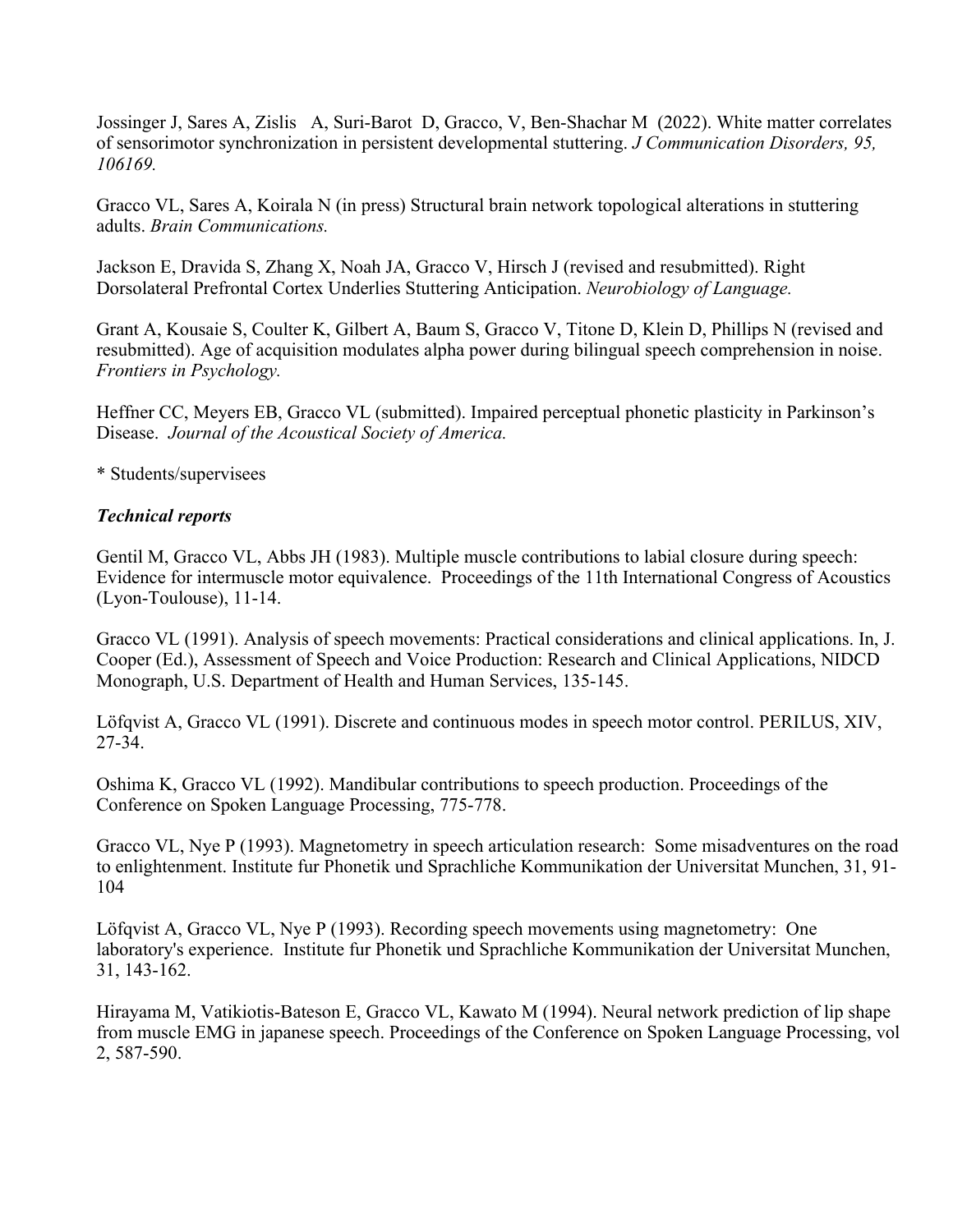Vatikiotis-Bateson E, Tiede M, Wada Y, Gracco VL Kawato M (1994). Phoneme extraction using via point estimation of real speech. Proceedings of the Conference on Spoken Language Processing, vol 2, 631-634.

Gracco VL (1995). Electromagnetic articulography: A brief overview. Proceedings of the XIII International Conference of Phonetic Sciences, Stockholm, 4, 58-61.

Gracco VL, Löfqvist A (1995). Spatial properties of speech movements. Proceedings of the XIII International Conference of Phonetic Sciences. Stockholm, 3, 568-571.

Löfqvist A, Gracco VL (1995). Articulatory kinematics in stop consonants. Proceedings of the XIII International Conference of Phonetic Sciences. Stockholm, 3, 572-575.

Gracco VL (1995). A neurobiological perspective on speech production. Proceedings of the ATR Workshop on "A Biological Framework for Speech Perception and Production", 19-26.

Gracco VL, Löfqvist A, Ramsay JO, Munhall KG, Ostry DJ (1996). Characteristics of speech movements. Proceedings of the 1st ESCA Tutorial and Research Workshop on Speech Production Modeling, Autrans, 109-112.

Ostry DJ, Gribble P, Gracco VL (1996). Is coarticulation in speech kinematics centrally planned? Proceedings of the 1st ESCA Tutorial and Research Workshop on Speech Production Modeling, Autrans, 113-116.

Ostry DJ, Shiller DM, Gribble PL, Gracco VL (1999). Control of coarticulatory patterns of tongue and jaw movement in speech. Proceedings of the 14th International Congress of Phonetic Sciences, 120-124.

Sato M, Troille E, Ménard L, Cathiard MA, Gracco VL (2008). Listening while speaking: new behavioral evidence for articulatory-to-auditory feedback projections. Proceedings of the International Conference on Auditory-Visual Speech Processing, Tangalooma, Australia, 199-204.

Ito T, Ohashi H, Montas E, Gracco VL (2017). Event-related potentials associated with somatosensory effect in audio-visual speech perception. Proceedings of *Interspeech* 2017, Stockholm, 669-673.

Parrell B, Tiede M, Gracco V, Shiller D (2020). Kinematic evidence of centering during vowel production. Proceedings of the 12th International Seminar on Speech Production. 76-79.

### *Book chapters*

Caruso A.J, Gracco VL, Abbs JH (1987). A speech motor control perspective on stuttering: Preliminary observations. In H. Peters & W. Hulstijn (Eds.), Speech Motor Dynamics in Stuttering. New York: Springer-Verlag, 245-258.

Gracco VL (1987). A multilevel control model for speech motor activity. In H. Peters & W. Hulstijn (Eds.), Speech Motor Dynamics in Stuttering. New York: Springer-Verlag, 57-76.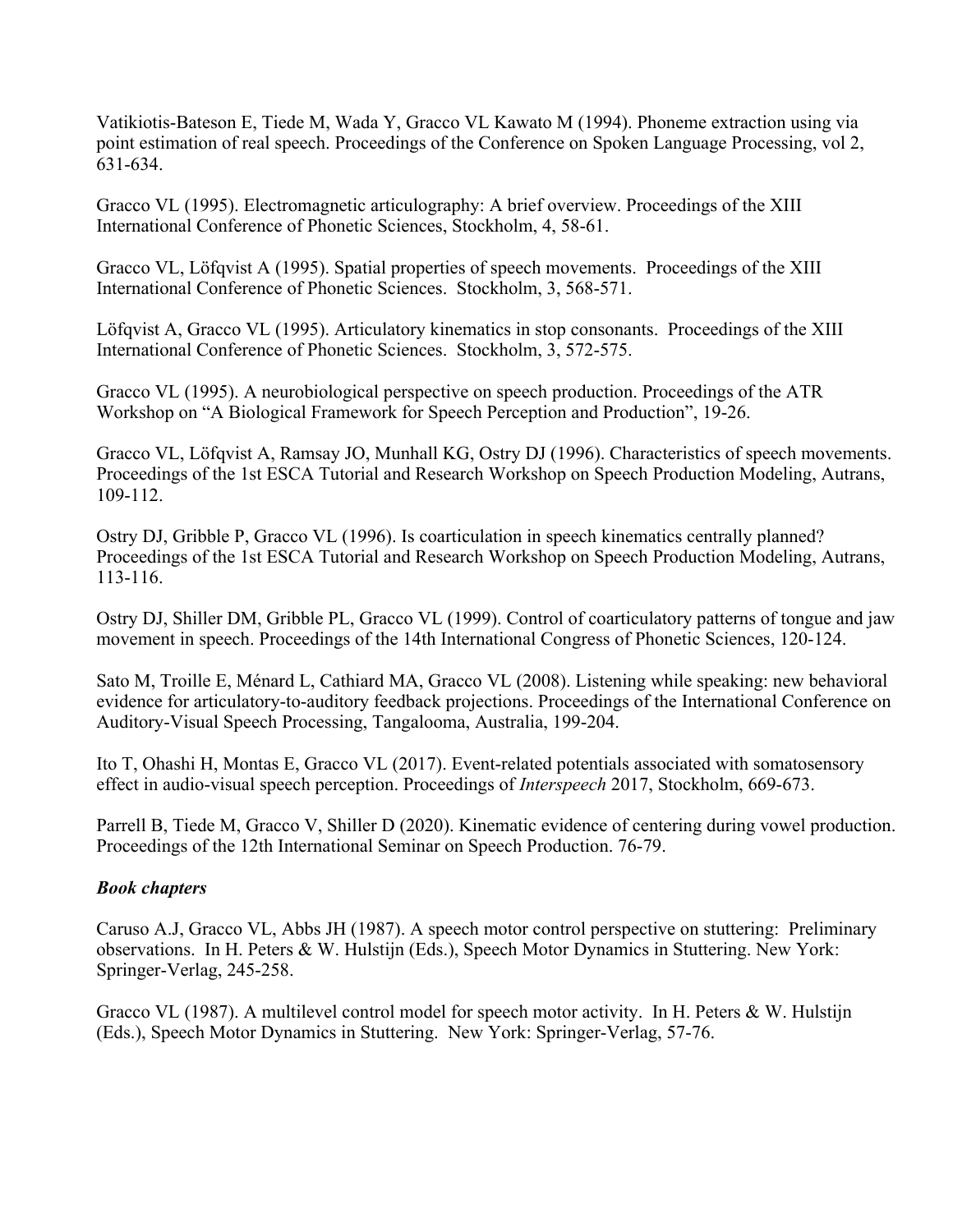Gracco VL, Abbs JH (1987). Programming and execution processes of speech movement control: Potential neural correlates. In E. Keller & M. Gopnik (Eds.), Symposium on Motor and Sensory Language Processes. New Jersey: Lawrence Erlbaum Associates, Inc., 163-201.

Gracco VL (1990). Characteristics of speech as a motor control system. In, G. Hammond (Ed.), Cerebral Control of Speech and Limb Movements, North Holland: Elsevier, 3-28.

Gracco VL (1991). Sensorimotor mechanisms in speech motor control. In, H. Peters, W. Hultsijn & C.W. Starkweather (eds.), Speech Motor Control and Stuttering, North Holland: Elsevier, 53-78.

Gracco LC, Gracco VL, Löfqvist A, Marek K. (1994). An aerodynamic evaluation of Parkinsonian dysarthria: Laryngeal and supralaryngeal manifestations. In, Till, J. A., Yorkston, K. M. & Beukelman, D. R. (Eds.), Motor Speech Disorders: advances in assessment and treatment. Baltimore: Paul H. Brookes Publishing, 65-79.

Coehlo C, Gracco VL, Fourakis M, Oshima K. (1994). Clinical application of instrumental techniques in the assessment of dysarthria: A case study. In, Till, J. A., Yorkston, K. M. & Beukelman, D. R. (Eds.), Motor Speech Disorders: advances in assessment and treatment. Baltimore: Paul H. Brookes Publishing, 103-117.

Gracco VL (1995). Central and peripheral components in the control of speech movements. In Bell-Berti, F., Raphael, L. (Eds). Producing Speech: Contemporary Issues for Katherine Safford Harris. Woodbury: AIP Press, 417-432.

Löfqvist A, Gracco VL (1998) Control of lip closure in bilabial stop consonant production. In Cannito, M., Yorkston, K. & Beukelman, D. (Eds) Motor Speech Disorders: Neurobases, Assessment and Treatment. Baltimore: Paul H. Brooks Pub. Co., 47-65.

Gracco VL (1998). A neuromotor perspective on speech production. In, Hulstijn, W., Peters, H.F.M., Van Lieshout, P.H.H.M. (Eds.) Speech production: Motor control, brain research, and fluency disorders. Amsterdam, The Netherlands: Elsevier Science Publishers, 37-56

Gracco VL (1998). Speech. McGraw-Hill Yearbook of Science & Technology.

Gracco VL, Munhall KG (1999). Neurophysiology of Speech Production. In Fabbro, F. (Ed) Concise Encyclopedia of Language Pathology. Amsterdam, The Netherlands: Elsevier Science Publishers.

Max L, Gracco VL, Guenther FH, Ghosh SS, Wallace ME (2004). A sensorimotor model of stuttering: Insights from the neuroscience of motor control. In A. Packman, A. Meltzer, & H.F.M.Peters (Eds.), Proceedings of the 4th World Congress on Fluency Disorders. Nijmegen, The Netherlands: University of Nijmegen Press, 353-360.

Gracco VL, Klepousniotou E, Itzhak I, Baum SR (2008). Sensorimotor and motorsensory interactions in speech. In R. Sock, S. Fuchs, & Y. Laprie (Eds). Proceedings of the 8th International Seminar on Speech Production (pp. 1-6). Strasbourg, France: INRIA